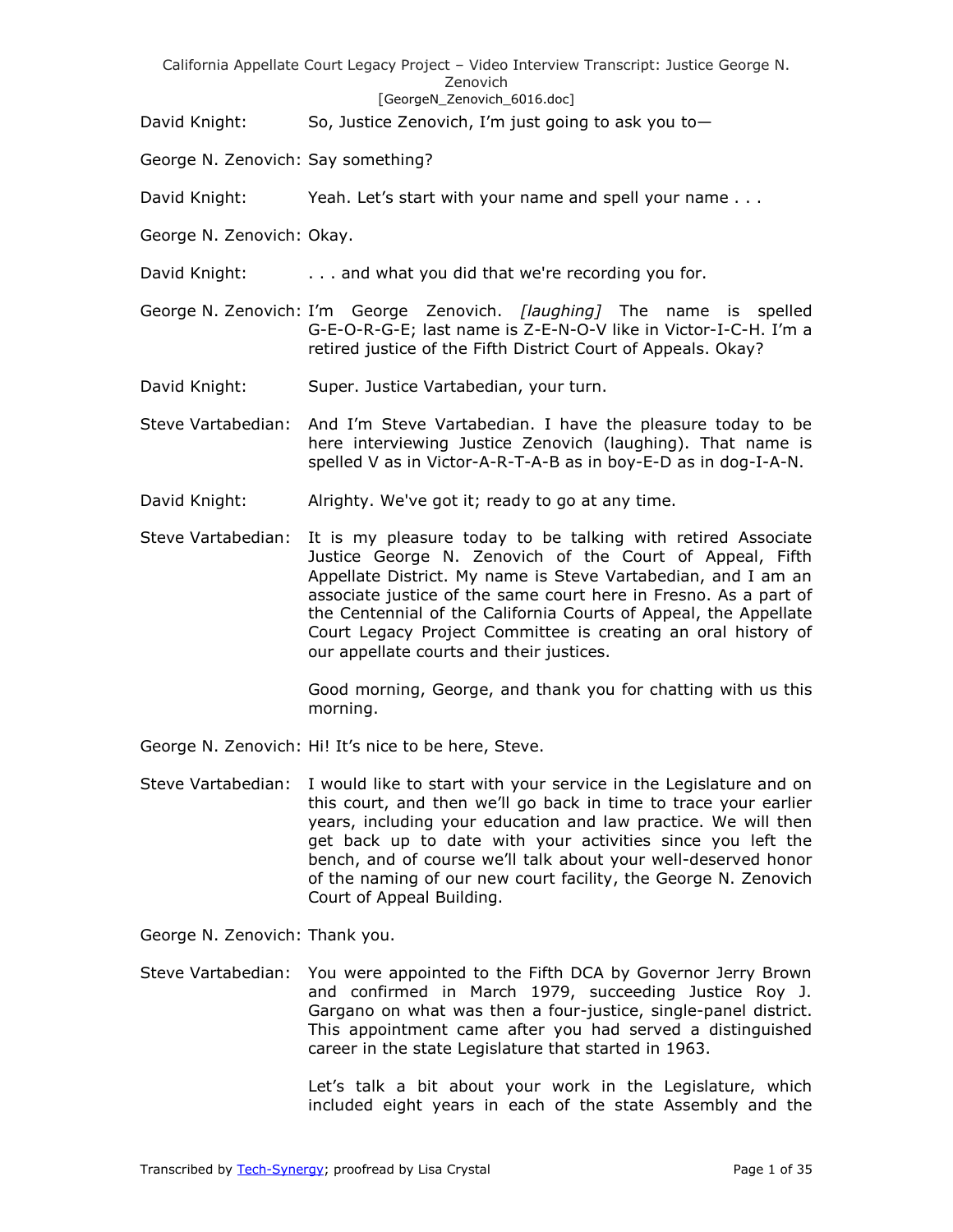#### [GeorgeN Zenovich 6016.doc]

state Senate. Please tell us how it is that you happened to run for public office the first time, when you ran for the Assembly in 1962.

George N. Zenovich: Well, what happened was, my predecessor, a man by the name of Bert DeLotto, who was a former supervisor here in Fresno who became the Assemblyman for the 32nd District, decided to take an appointment to the Peace Corps from President Kennedy; and he was appointed to somewhere in North Africa, and that created an opening in this district. So several of us were involved. At that time, I was very active in the Democratic Party and the Democratic Central Committee, and I was sort of running the John F. Kennedy campaign here in Fresno County and in the Central Valley.

> And so when this came, people said, "Well, why don't you run, George?" So I thought about it and a couple of people prevailed upon me, and I decided to run. It was a special election, and I won. And that's how it all started—a big surprise to me because I never . . . I thought that DeLotto was going to spend the rest of his life in the Assembly, you know, and that there was no chance for me to do anything other than run for the city council or something.

- Steve Vartabedian: So that wasn't something that you had a long-range plan of doing.
- George N. Zenovich: No.
- Steve Vartabedian: But you did take your Assembly seat, and at that time you took your Assembly seat at a time when Edmund "Pat" Brown was Governor, and Jesse Unruh led the Assembly.
- George N. Zenovich: Right.
- Steve Vartabedian: What was Sacramento like in those days?
- George N. Zenovich: Well, it was much different than it is today. Of course, I hadn't been up there for a while. Since I left to come on the court, I didn't go up there or hadn't been up there too often.

Jesse was a very dynamic man and so was Pat Brown, and then the other leader in the Legislature at that time was a man from Fresno, Senator Hugh Burns, who was the pro tem. So it was a development of antagonism between Burns and Brown, and then it became Unruh and Burns versus Brown. *[laughing]* They'd had a television news show every Tuesday called "The Jesse Hughey Show" and always gave Pat Brown a bad time. But other than that, I mean, it was . . . politically it wasn't so divisive, and we still got along and got a lot of things done.

Steve Vartabedian: And you did become very quickly a part of the Democratic leadership.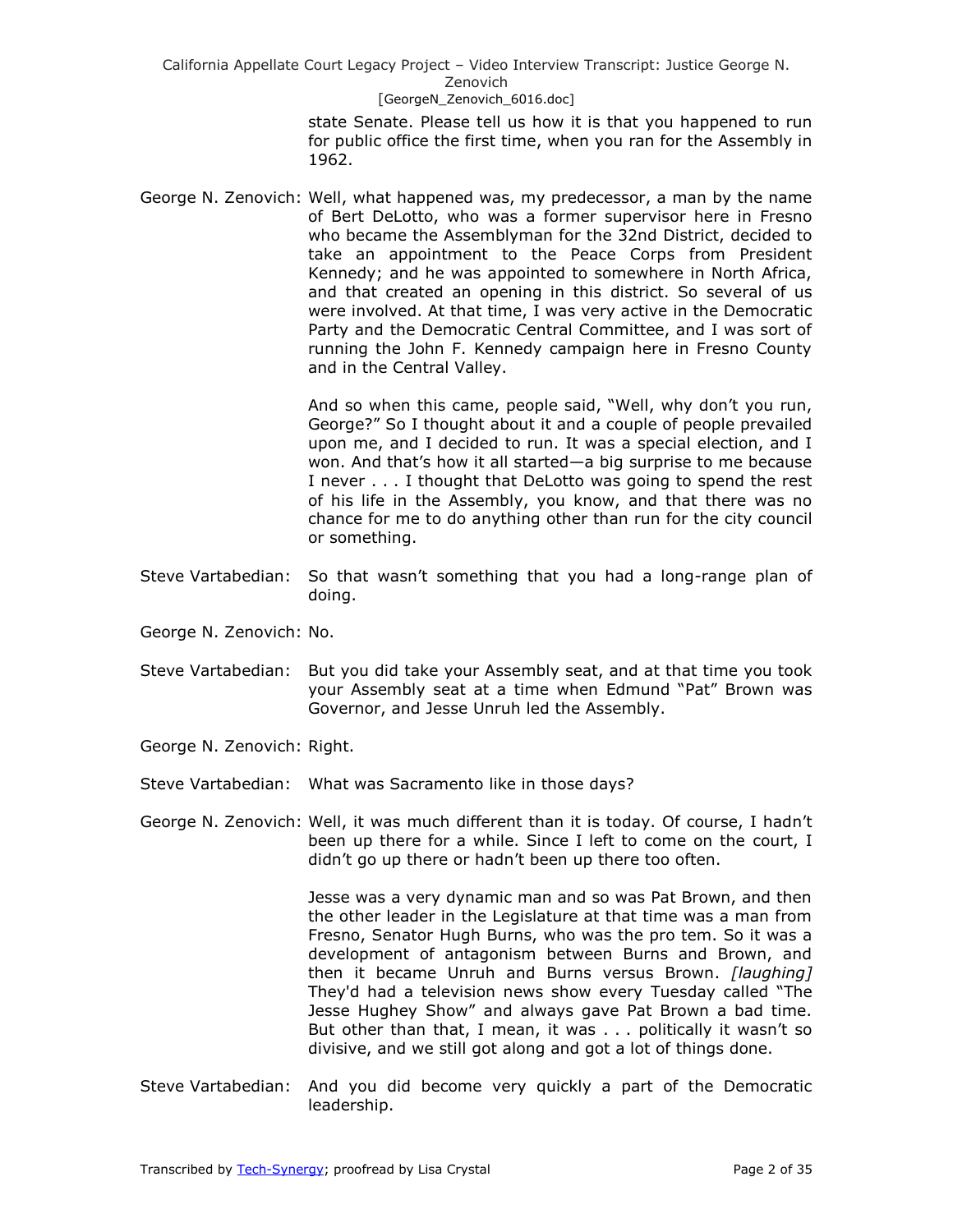George N. Zenovich: Right.

Steve Vartabedian: How was it that you achieved such a quick rise when seniority seemed to be the rule of the day?

# $(00:05:08)$

George N. Zenovich: Well, Jesse helped me down here; so did Hugh Burns. And when I got up there I had that credibility, and so I fell in the line on a natural basis with respect to leadership.

> I remember one of the first things that Jesse asked me about was what my background was as a lawyer, and I did . . . at that time I was trying a lot of workman's compensation cases. So he made me the vice-chairman of the Finance and Insurance Committee—the Assembly Finance and Insurance Committee and then made me the chairman of the Subcommittee on Workman's Compensation. So I got very involved there with workman's compensation, and it just led to things that gave me all kinds of opportunities for leadership.

- Steve Vartabedian: And certainly you authored some very significant legislation. In fact, in looking back, what do you feel were some of your greatest successes in the Legislature?
- George N. Zenovich: Well, some of the things that I did in the field of workman's compensation I thought were very good, but then of course have been changed since. You know, workman's comp is . . . I don't know whether that problem is ever going to be solved, because it's just a big money problem and benefit problem and medical problem, and it's going to be a constant, constant, constant problem as far as I'm concerned.

The other things that I did involved . . . I did some things involving bond issues for the County of Fresno and bond issues for the State of California. One of the most important things I thought that I was involved in at the time was after Prop 13. For those who don't remember Prop 13, you know, that was a severe change in the financing of the local governments, and that limitation, the 1 percent limitation, had a tremendous effect. As a matter of fact, it moved, it took all the power, the money power, away from local government and moved it to Sacramento.

- Steve Vartabedian: You know, and on the subject of bonds, you are the lead-name author of the Zenovich-Moscone-Chacon Housing and Home Finance Act, which really is a landmark in the way housing is financed in California.
- George N. Zenovich: Right, right. It is a landmark, and that was an interesting thing, because at that time we didn't have a housing finance agency; and I was very interested in wanting to do something about it,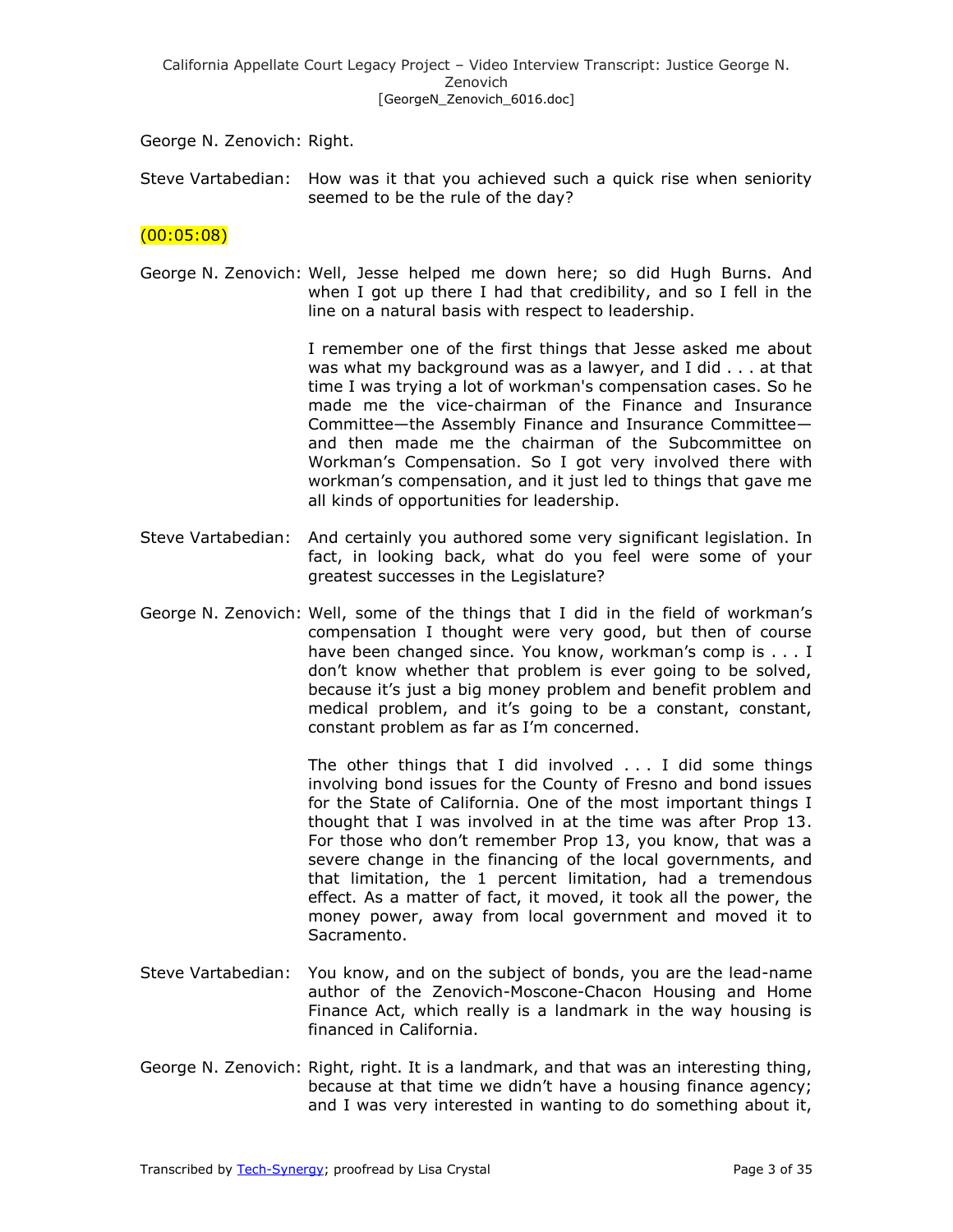#### [GeorgeN Zenovich 6016.doc]

as was George Moscone, who was then the senator from San Francisco, and Pete Chacon, who was an Assemblyman from San Diego. And we evidently did a good job, and it helped the economy in the state. And that bond issue was very important. That was a case that came up after I left the Legislature, and it came before the Fifth on the question of whether that limitation, the 1 percent limitation, and the necessity for a vote was required in the issuance of the improvement bonds. And the opinion that I wrote then, which was really a rather moving opinion in my opinion, it kept the building industry in business, because mostly everything done these days is done with the issuance of bonds in the industry.

- Steve Vartabedian: You had a lot of other areas of interest in the Legislature, which I'm sure you saw impact later in your career as a justice.
- George N. Zenovich: Oh, yeah.
- Steve Vartabedian: One area that I understand you had quite a bit of interest in was the neurologically handicapped children . . .
- George N. Zenovich: Right.
- Steve Vartabedian: . . . the funding for the Diagnostic School in 1973.
- George N. Zenovich: That's right.
- Steve Vartabedian: So that's another item you're very proud of.
- George N. Zenovich: Right. There was a lady here in Fresno at that time who was very involved; she had two kids that were disturbed, and the only way she could have them treated was to either drive to Los Angeles or drive or fly to San Francisco. So she came to me one day. This is really the purpose of being a legislator, you know, to draw on the needs that people desire at the local level. And she came into my office one day and told me this deplorable story and why we needed one in Fresno.

So I immediately introduced the bill in Sacramento and began to move it. It took me a while; it took me about two to three years, and I finally made it. So now we have this neurologically handicapped facility here in Fresno where people from the Central Valley can bring their handicapped children.

### $(00:09:59)$

- Steve Vartabedian: Tell us also about some of the matters that might have been great disappointments to you in the Legislature, if there were any.
- George N. Zenovich: Well, there were some. I can't right at the top of my head right now think of anything; maybe as we go along here I'll think of something. I served as the vice-chairman of the Assembly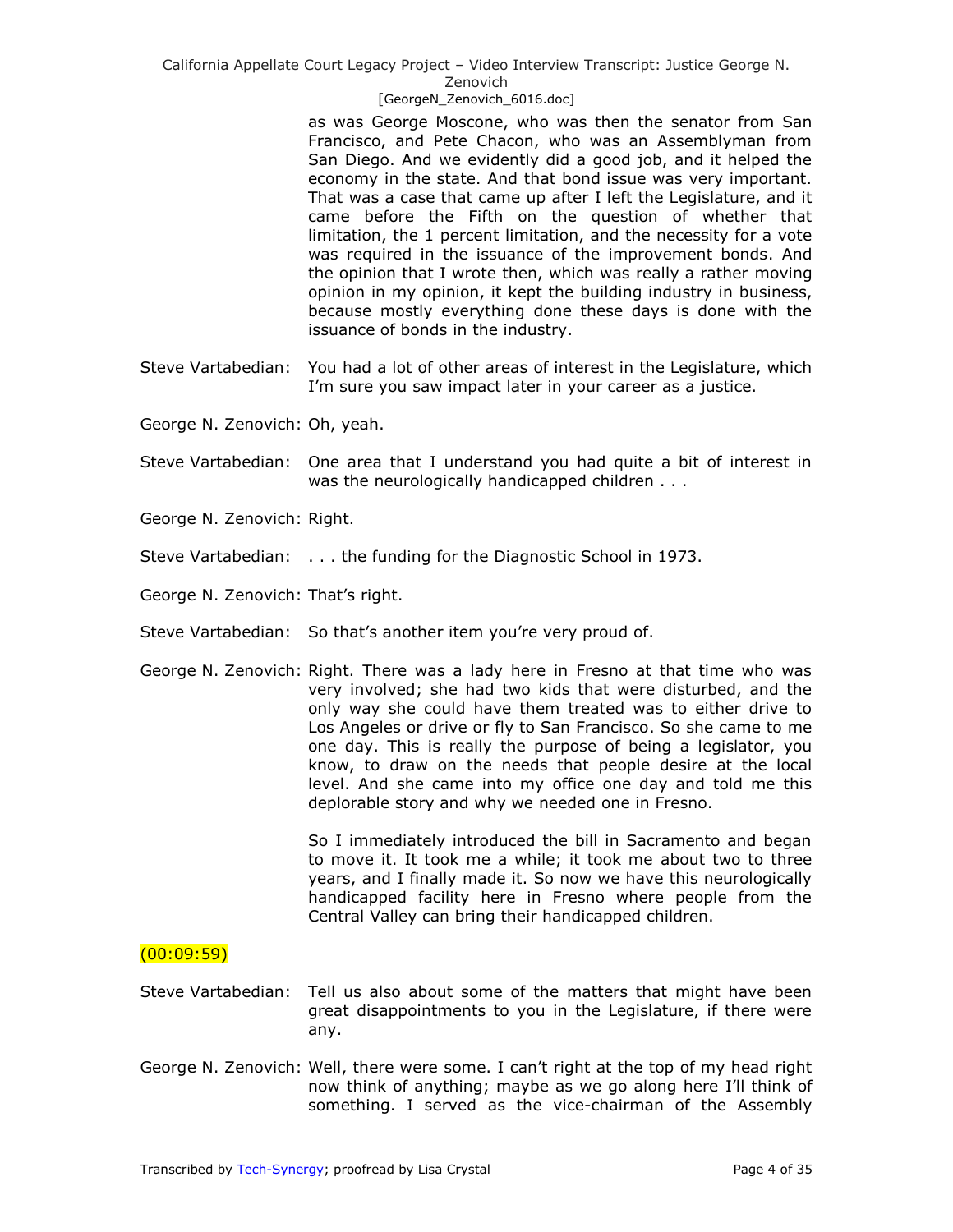### [GeorgeN Zenovich 6016.doc]

Judiciary Committee and also as the vice-chairman of the Senate Judiciary Committee, and there were a lot of bills involving the courts and involving the law that I was involved in and deliberated upon.

One of the real big bills that I thought maybe we should have made an effort to do something about was on the no-fault issue, you know. But god, that was really . . . I remember getting letters from young Mexican attorneys saying, "Don't vote for no-fault. I've just become a member of the bar, and I want my opportunity, you know, to make a good living in the PI business.‖ I mean, very touching, you know. So in that vein, the whole question sort of became moot.

- Steve Vartabedian: I understand in the area of automobile-type liability cases that you also have some background with the guest statute.
- George N. Zenovich: Oh, yeah. *[laughing]*
- Steve Vartabedian: In fact, you proposed something in the Legislature, and you had some experience as an attorney.
- George N. Zenovich: Right, right. I got a case here in Fresno some years ago that involved the guest statute. At that time, the guest statute . . . if you could show . . . if the driver of the car or if the guest could show that the driver of the car was either intoxicated or driving recklessly, you could recover; otherwise, you couldn't recover. So you had to show intoxication or real heavy negligence. And I tried this case that was referred to me by another attorney, by a prominent attorney in this town who didn't think it was worth it, you know. He said, "So, Zeno, why don't you go give it a try?" And I did, and I got a verdict; the jury gave me about \$25,000, which was pretty good in those days.

And the other side, the insurance company, was really sort of ticked off, and they took it to the Fifth and the Fifth took the verdict away from me. And then I took it to the Supreme Court and the Supreme Court gave me back the verdict, so I had to try it again, you know. *[laughing]* But that was a very interesting thing.

And then when I got in the Legislature, I decided, what the heck? I might as well introduce a bill to do away with the guest statute. *[laughing]* That didn't work either, because the insurance lobby had a handle on the members of the committee at the time.

Steve Vartabedian: Well, maybe you were ahead of your time, and that's why it didn't quite work out at that time. *[laughing]*

George N. Zenovich: Yeah. *[laughing]*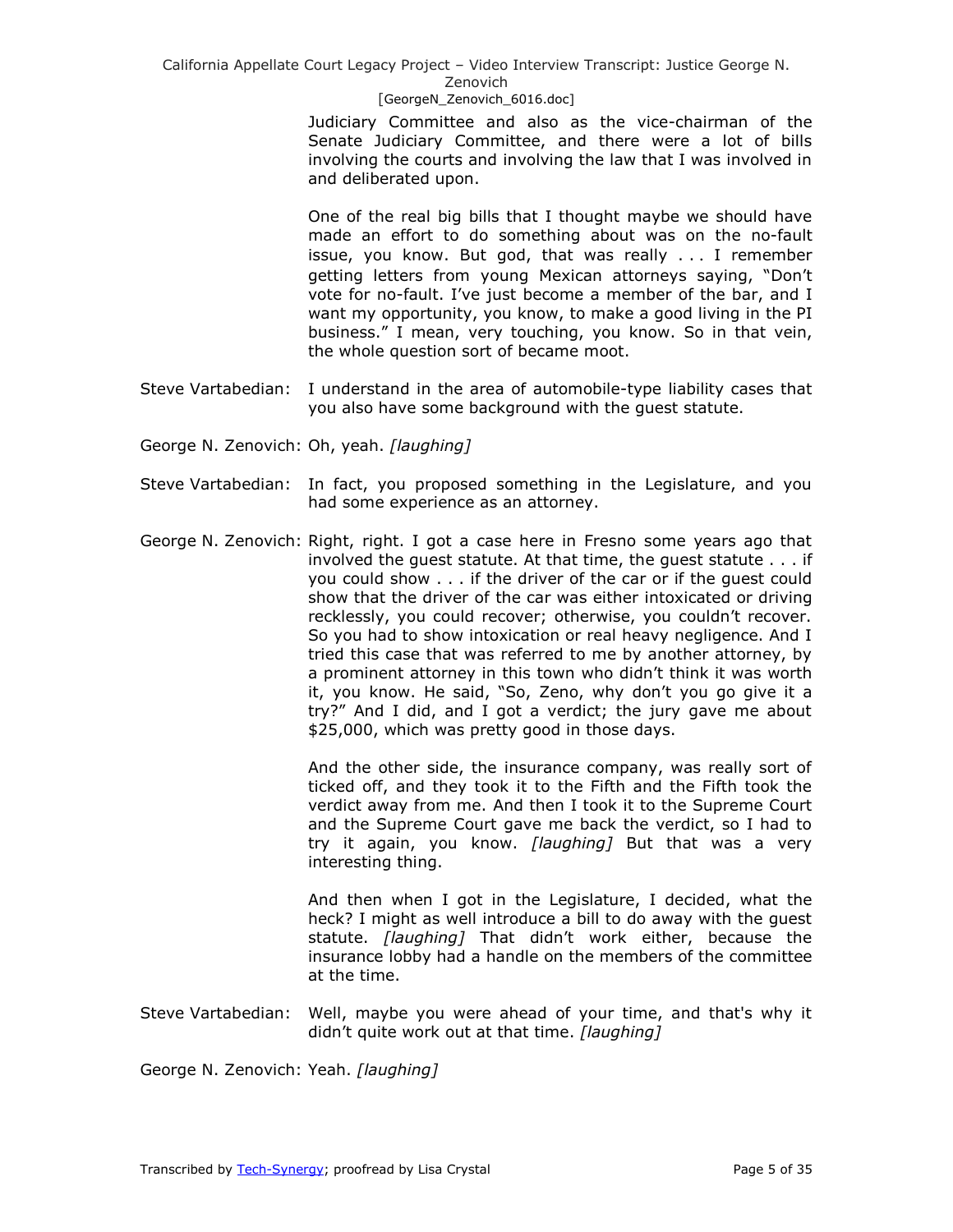#### [GeorgeN Zenovich 6016.doc]

- Steve Vartabedian: You had success with that, at least at that point. You know, many of your items of legislation obviously have impacted the courts. In the area of agricultural relations, labor relations, I believe, you had a big impact. Could you tell us a little bit about it?
- George N. Zenovich: Right. I was the principal co-author of the Agricultural Labor Relations Act; and that was really an interesting fight because, you know, trying to put everybody together. And I succeeded in putting the growers together with the production people and the farm-labor people and what-have-you and got the bill to the Governor's Office. I'll never forget that negotiation. We were all in the Governor's Office putting this whole thing together, and there was only one group that decided at the last minute to oppose us. And that was, it was, the lettuce industry, or a portion of the lettuce industry, I forget. Their lobbyist at that time was named Daryl Arnold, and he was appointed ambassador to New Zealand or something right after this. I guess it was a success in taking the position that he did; but the Agricultural Labor Relations Act became law, and it's the first act in the country, frankly, on labor relations.

And I remember our congressman at that time was really impressed, because he was introducing bills every year back there to do something on labor relations, to set up a board or a sub-board like under the National Labor Relations Act. *[laughing]* And I remember he had a bunch of congressmen out here visiting him from all over the country, and he brought this item up; and I'll never forget this congressman from Mississippi, he says, "You'll never get a vote out of me, Mr. Sisk, over my dead body, for an Agricultural Labor Relations Act."

# $(00:15:06)$

Steve Vartabedian: And certainly that was something that was very responsive to your local constituency.

George N. Zenovich: Right.

- Steve Vartabedian: There were other times, and maybe on the lighter side there was something that came about. At one point the Fresno County Board of Supervisors made a request of you concerning courthouse park squirrels. Could you tell us a little bit about that? *[laughing]*
- George N. Zenovich: Ah, that one I can't live down. I mean, the board of supervisors and a newspaper reporter by the name of Eli Setencich, who was the courthouse reporter at that time, he's the one that called me and said, "Hey, Zeno, the drunks are killing all the squirrels in the park." [laughing] And he says, "Can you replace them?" And I said, "Oh, my gosh." So I said, "Well, I'll see what I can do." And the board of supervisors also had made the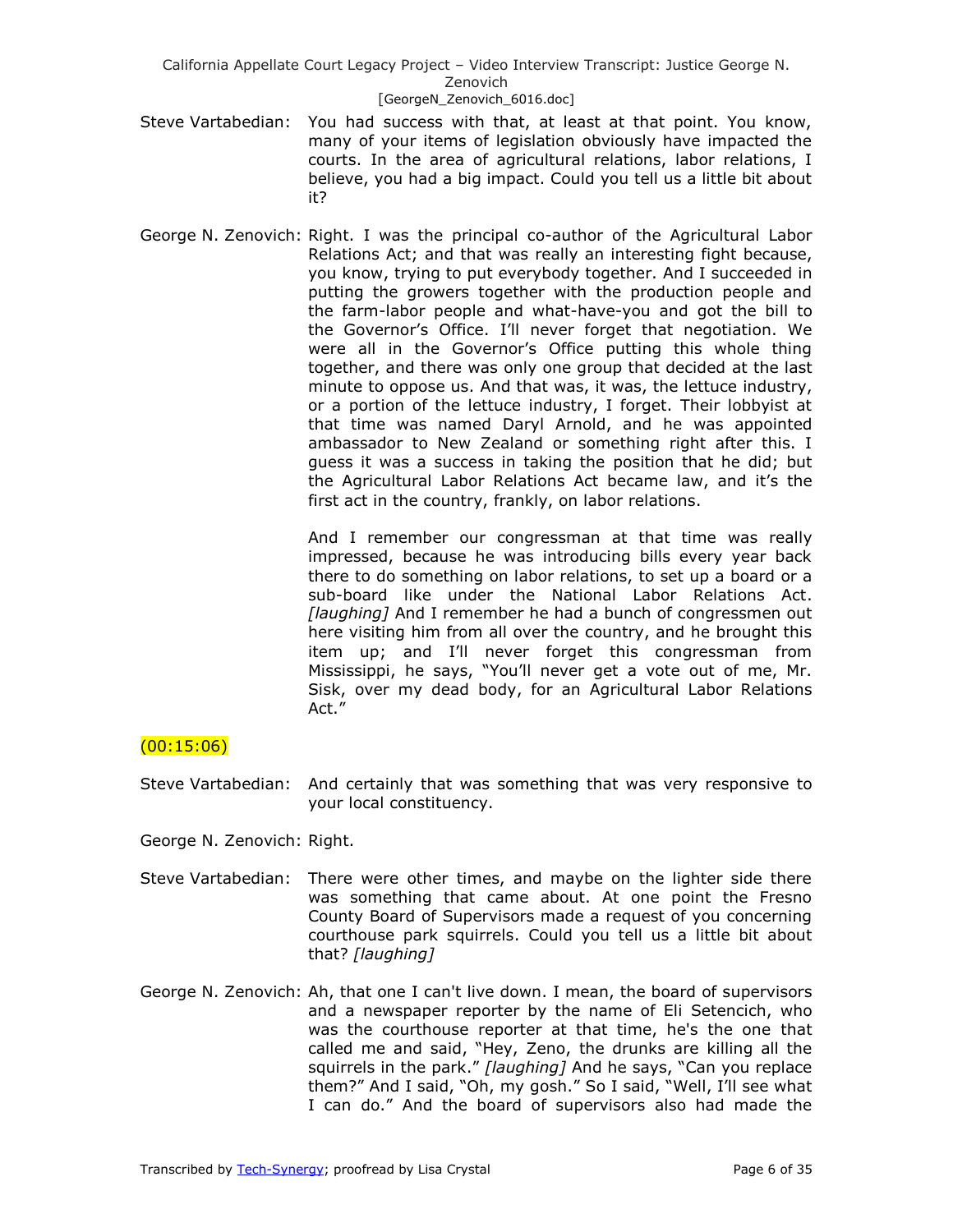#### [GeorgeN Zenovich 6016.doc]

request. So I went to the park superintendent in the capital, and he told me, he reminded me, that the squirrels up there came from Fresno. *[laughing]* So I introduced a resolution to have some squirrels removed from the Capitol Park and brought to Fresno, and we did it—flew them down here, had a big ceremony. And now we got squirrels all over the place.

- Steve Vartabedian: We sure do. In fact, I remember seeing photographs of you with a hardhat and a squirrel net.
- George N. Zenovich: Yeah. *[laughing]*
- Steve Vartabedian: Out there getting ready to catch some of those guys in Sacramento.
- George N. Zenovich: Yeah. Well, I got letters from all over the country from guys that I served in World War II, that I served in the Air Corps, with you know, writing the . . . because the AP picked us up. It was a big story, and there was one guy from Alabama wrote back and said, "Zeno, I always thought you were a squirrel anyway.‖ *[laughing]*
	- Steve Vartabedian: There's another story about you I'd like to recollect a little bit about with you. It was, in fact, at the time that then-Governor Reagan was making plans to build a Governor's mansion away from the city of Sacramento. That was something that you opposed, and I understand that the Governor left a message for the Lieutenant Governor when he was about to go out of state. Do you remember what that message to the Lieutenant Governor said?
	- George N. Zenovich: Well, that was addressed to Robert Finch, who was the Lieutenant Governor as I recall, and the message was to authorize the pouring of the cement for the new Capitol house, or whatever, and to put Zenovich in the cement.
	- Steve Vartabedian: To have the foundation laid with you in it.
	- George N. Zenovich: Yeah, lay the foundation with Zenovich in it, you know. He really had a sense of humor on that one, and that started a hell of a relationship between the two of us over the years.
	- Steve Vartabedian: Well, let's talk a little bit about that. In fact, a book was published in 1983 entitled *Legislative-Governor Relations in the Reagan Years: Five Different Views.* You offered one of those five views. Tell us a little bit about that view that you offered on that.
	- George N. Zenovich: Well, when he first came up there, I was a little bit antagonistic, a little bit like this Schwarzenegger thing, you know, and here was this actor, you know. Although I knew that Reagan was involved in some political stuff and I knew somewhat about his background; you know, he was a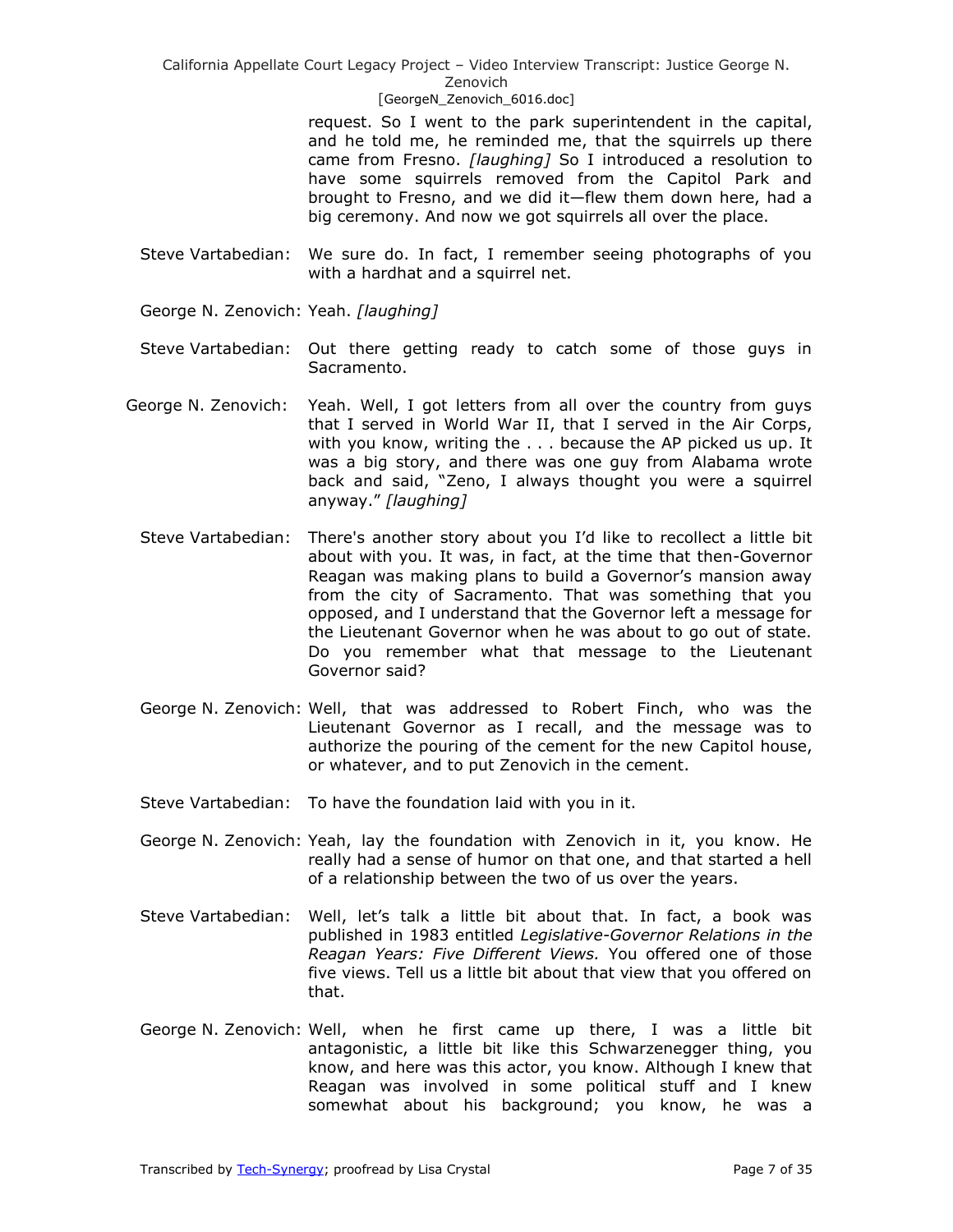#### Zenovich

#### [GeorgeN Zenovich 6016.doc]

Democrat for starters, and then he changed, so it was kind of difficult to accept him just per se. Because I was so used to Pat Brown and Butch Powers, who was also another Lieutenant Governor, but a Republican who was an interesting guy that I was very fond of. So it took me a while to warm up to Reagan; but when I warmed up to him, it was really nice. I mean the guy has—had—a hell of sense of humor at the time. And he wanted to build the Governor's mansion away from the Capitol, and one of the reasons that I opposed that was because the constant plans over the years by the time I got there was to include the Governor's mansion just next to the Capitol with some kind of a tunnel underneath, which the experts said, you know, would save the city a lot of money. And when he decided he wanted to build it out—I forget where in Sacramento—I took him on, and he was very unhappy about it.

Steve Vartabedian: You were described as a legislator who staunchly supported the death penalty, for the most part going against the grain of the position of the Democratic Party at that time, with the exception of one occasion. Do you recall that occasion and how that came about?

# $(00:19:54)$

- George N. Zenovich: Yeah. That was when the Reagan-appointed court reversed a case before it and decided that the death penalty was unconstitutional. Up till that time, I had always supported the death penalty, assuming that it was constitutional. And it was written by the Chief Justice at that time; I forget his name, but he was an appointee of Governor Reagan. As a matter of fact, a person who was the presiding judge of this court, the Fifth District Court of Appeal, was considered for that job.
- Steve Vartabedian: That would have been Donald Wright. He would have been—
- George N. Zenovich: Yeah. Well, Donald Wright got the job.
- Steve Vartabedian: Right.
- George N. Zenovich: But George Brown was contending, and one of the reasons that they took him out of the contention was because he had a heart problem. By the way, in my opinion he would have been a hell of a Chief Justice. *[laughing]*

But anyway, Wright decided . . . he wrote this opinion. And so at that time George Deukmejian was a senator from Long Beach, and George had always . . . we served together on the Criminal Justice Committee and were always killing the deathpenalty bills, so George was making his big effort. And that's really what got him through in the end, I think, to become Governor. I mean, he was so persistent. So he immediately introduced the bill to reverse that decision and wanted me to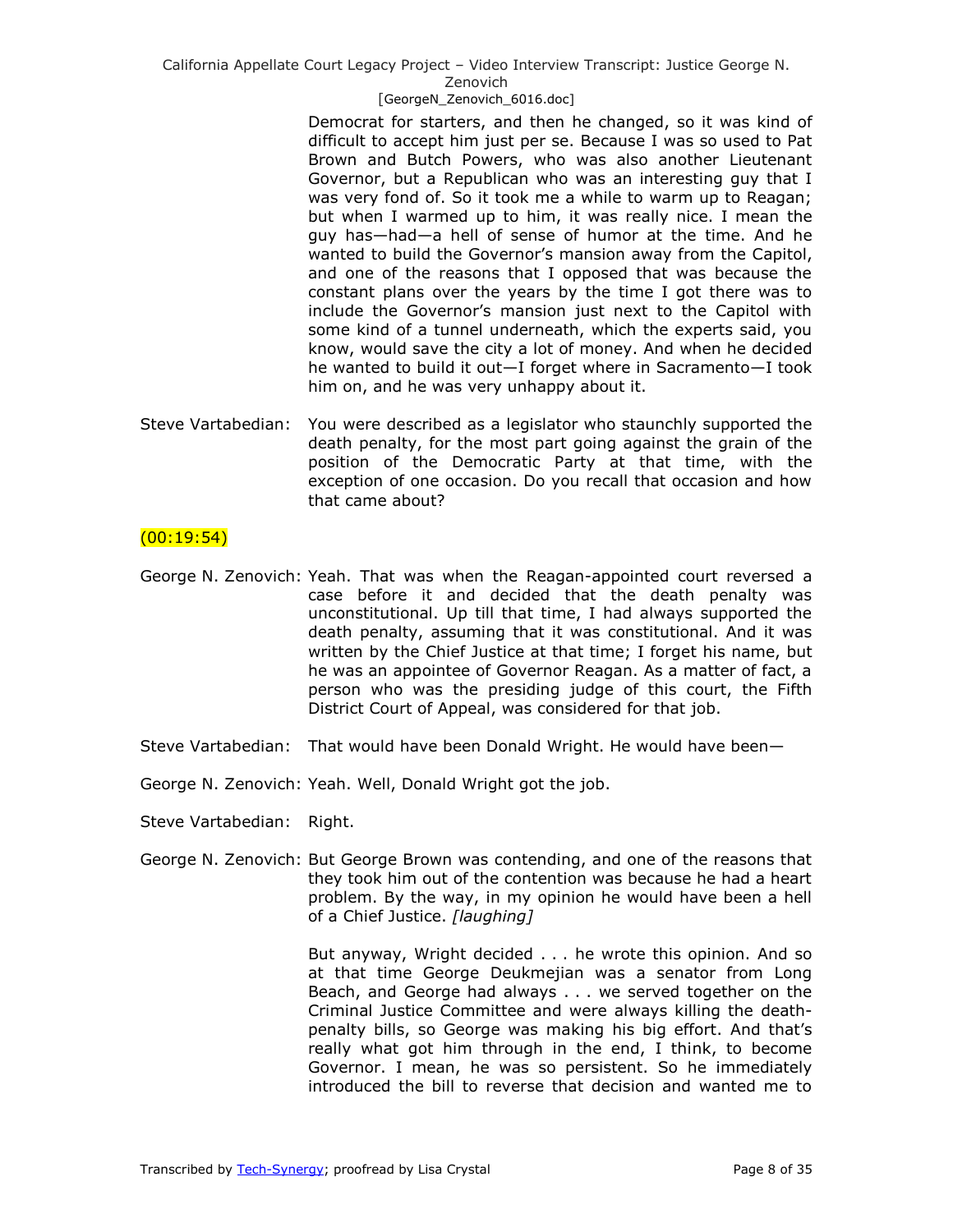> be the principal Democratic co-author, and that's when we came to a division of opinion.

> You know, I'm very much involved in separation of the powers. And this to me is very important for this country. There's got to be three different distinct parts of this whole system. Check and balance is so very important, and I just told George at the time, I said, "Look, George," I said, "if we're going to make an effort to reverse the Supreme Court every time we dislike something it does, then this country is going to be finished." I said, "When the courts no longer exist, it's all over with; I mean, Legislatures come and go, but the courts are fairly permanent, you know.‖ And so he said okay, he accepted it as a fact. And that was when I voted against the bill for the death penalty because of my position on separation of powers.

- Steve Vartabedian: And you certainly were a strong leader among the Democrats; and while you were just that, you did have a good many friends among Republicans.
- George N. Zenovich: Right.
- Steve Vartabedian: For example, retired Justice Gordon Cologne, also a former member of the Legislature and, I understand, also a law classmate of yours . . .
- George N. Zenovich: Yeah.
- Steve Vartabedian: When he was recently interviewed for this project, he commented on how he valued your long friendship with him.
- George N. Zenovich: Yeah.
- Steve Vartabedian: Would you say you have been able to maintain these relationships more as a matter of being a political centrist or based on your personality, or is a little bit of both?
- George N. Zenovich: I think it's a little bit of both, probably more on my personality. I respect your position on whatever you want to say, and I'll defend it to the end, you know, even if I disagree, and that was it. I developed this relationship among Republicans, and they respected me for at least, you know, taking a position that they knew where I was coming from, and we retained our personal friendships otherwise.

So, I mean, I got all kinds of Republican friends throughout the state and the country just because of that, and I think mainly because of . . . I never really got mad. *[laughing]* I mean, today, you know, when you look at what's going on in, well, mostly in Washington, the positions have been polarized and people are screaming at each other. It's awful. It's awful, and you can't . . . you know, I get a kick out of every time somebody addresses a congressman or a senator back there,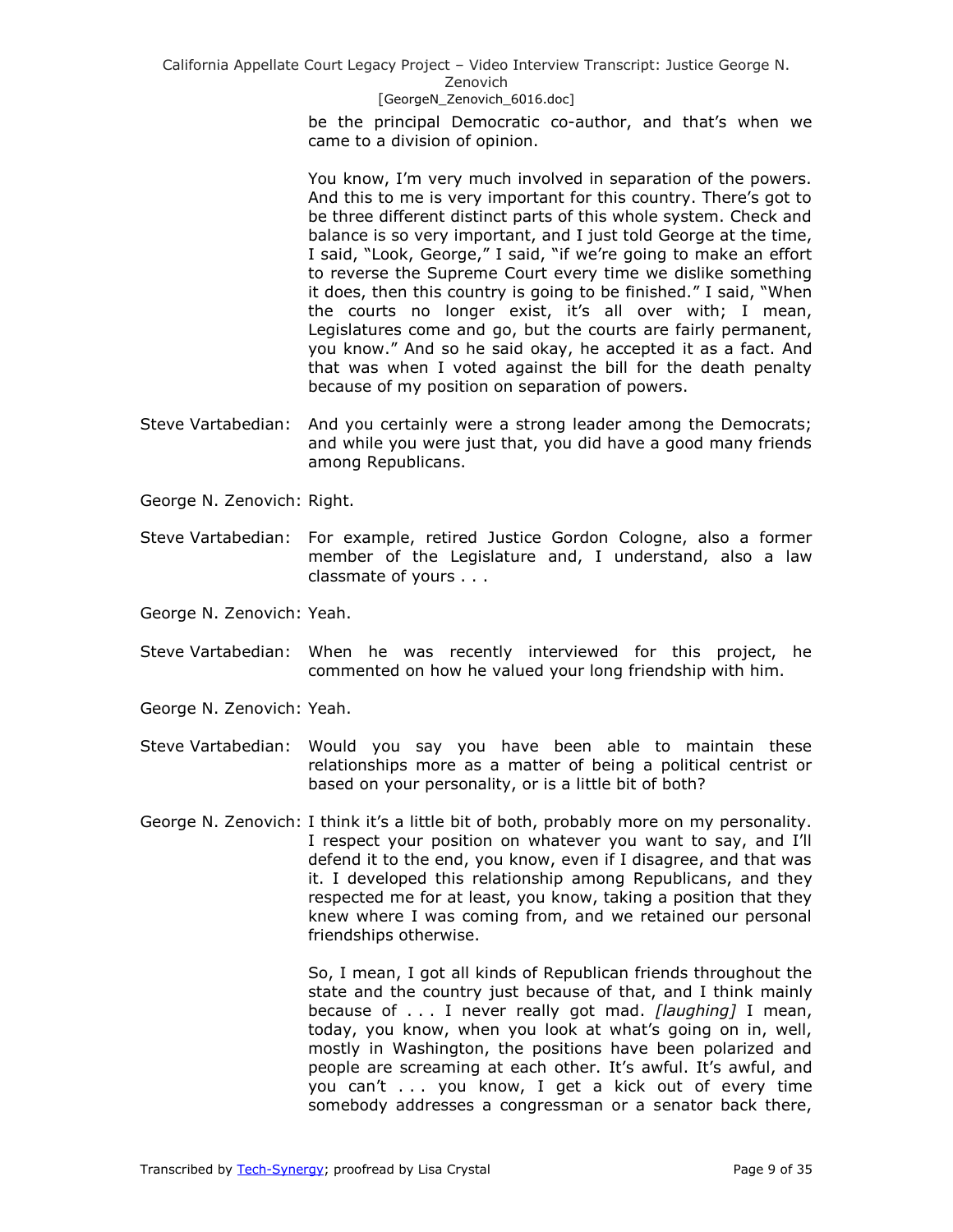> they refer to Your Honor, you know—or I mean, with respect. But when it comes to talking to the press, they're clobbering each other. And we didn't do that then. Going back to that "ey Hughey Show" thing, you know, I mean, we took our beasts out of the Legislature and told the press what we thought, and that was it.

Steve Vartabedian: You know, a lot of the things that you did, as we've already talked about, impacted the courts; but I understand there was a particular time that the Legislature was contemplating splitting the Third Appellate District into divisions. The Third District, just like the Fifth, has no divisions; it's one court of a number of justices, and it was then. That was a move that was opposed by then–presiding justice of that district, Justice Robert Puglia, a staunch Republican.

George N. Zenovich: Yeah.

Steve Vartabedian: How was it that you came to Bob Puglia's aid in that matter?

### (00:24:58)

George N. Zenovich: Well, that's another question, when you ask how I interacted with Republicans. I mean, the minute this man walked into my office, I knew I was going to like him. *[laughing]* Although I'd heard that he was really very, very, very conservative, and I guess he was, you know; but it was very interesting.

> I had a friend who was a plaintiff's attorney there in Sacramento, and his name was Dave Ruff, I think, R-U-F-F, or Dave Rusk, R-U-S-K. And he was very successful in getting big verdicts out of juries in Sacramento. And evidently . . . the Third, right? They would take it away from him all the time on some technicality. So it became rather frustrating. He used to complain to me about it.

> So one day he came in and he said, "Hey, Zeno, will you introduce a bill to split up the Third District Court of Appeal?" And I said, "Oh, my god." [laughing] "Yeah, well," I said, "this is going to be tough to do, you know." He said, "Well, let's give it a try." And I said, "Well, all right, we'll give it a try."

> So I introduced the bill, and the first thing that happened one day, I got a call from Bob Puglia, who l loved—I really liked the guy. And he came in with a former legislator, senator from San Francisco named Eddie Reagan, Senator Ed Reagan. And they came and lobbied me and asked me if I would withdraw the bill, and I said, "No, I'm not going to withdraw it. I'll just leave it there and let it die its own death. But things have to change on the Third, you know." And by gosh, they did.

Steve Vartabedian: Now, my recollection is that you were a very popular figure during your service in office and that you didn't very often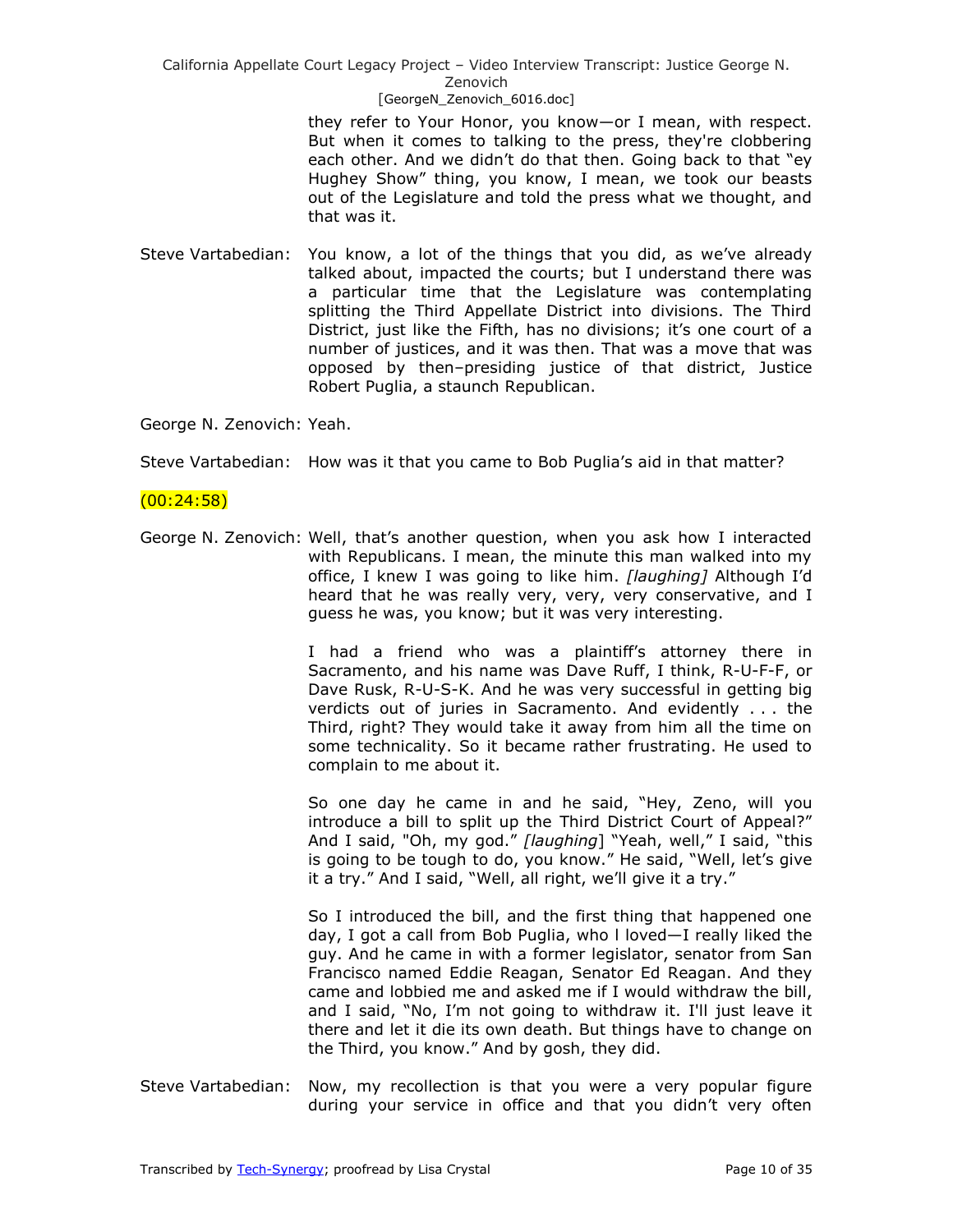> attract opposition—except there was one run for the Senate, that I understand that you had a very close race. Could you tell us a little bit about it?

George N. Zenovich: Yeah, that was about a man who's still around, Earl Smittcamp. He was a big Republican then and still is. And that's when Hugh Burns died and that opened up that seat. So he was very interested in wanting to succeed Hugh Burns, as were several other Republicans, you know. And so the mayor of Fresno at that time was a man named Floyd Hyde, and he wanted the job; and so he ran, but he was a rather liberal Republican for Earl Smittcamp. Earl Smittcamp couldn't stand him, because he was too liberal as a Republican—that is, Floyd Hyde. *[laughing]* So they ran in a separate primary and Earl did beat him, and then I ran against Earl.

> And at that time, he was in the peach business and he made jams, and he used to walk to precincts and give everybody he talked to a jar of jam. *[laughing]* So you can imagine how that worked on my mind, you know, because everybody that he talked to and asked for them to support him got a jar of jam. And it was a tough fight, and I finally . . . either in the 55 or 56 percent Democratic district at that time, I finally wound up with 51 percent of the vote. There was a problem with the elections department; they couldn't . . . they screwed up on tallying, and so the final results were delayed for about a week. And I thought Earl beat me, but I finally won it.

Steve Vartabedian: So you eked that out in spite of those jars of jam that everyone had, right?

> You know, I also have it on good authority that while you were in the Senate, Governor Jerry Brown relied heavily on your recommendations when making judicial appointments here in the valley—the Central Valley, that is. Do you have any thoughts about that and the whole process of judicial appointments?

George N. Zenovich: Well, I think it's important for a member of the Legislature from a given district to have some input on judicial appointments; but particularly if he's an attorney, because in most cases when a member is an attorney, he knows about a given person and he knows how that person practiced law and basically the philosophy of that person. And so I think it's important, you know, and I would never make any kind of an effort to take that power away from the Governor or from a member of the Legislature. And I used to make recommendations to Governor Brown, and some he would appoint, and some he wouldn't; but, you know, I think that's a very important thing that to this day has to be carried on.

 $(00:30:01)$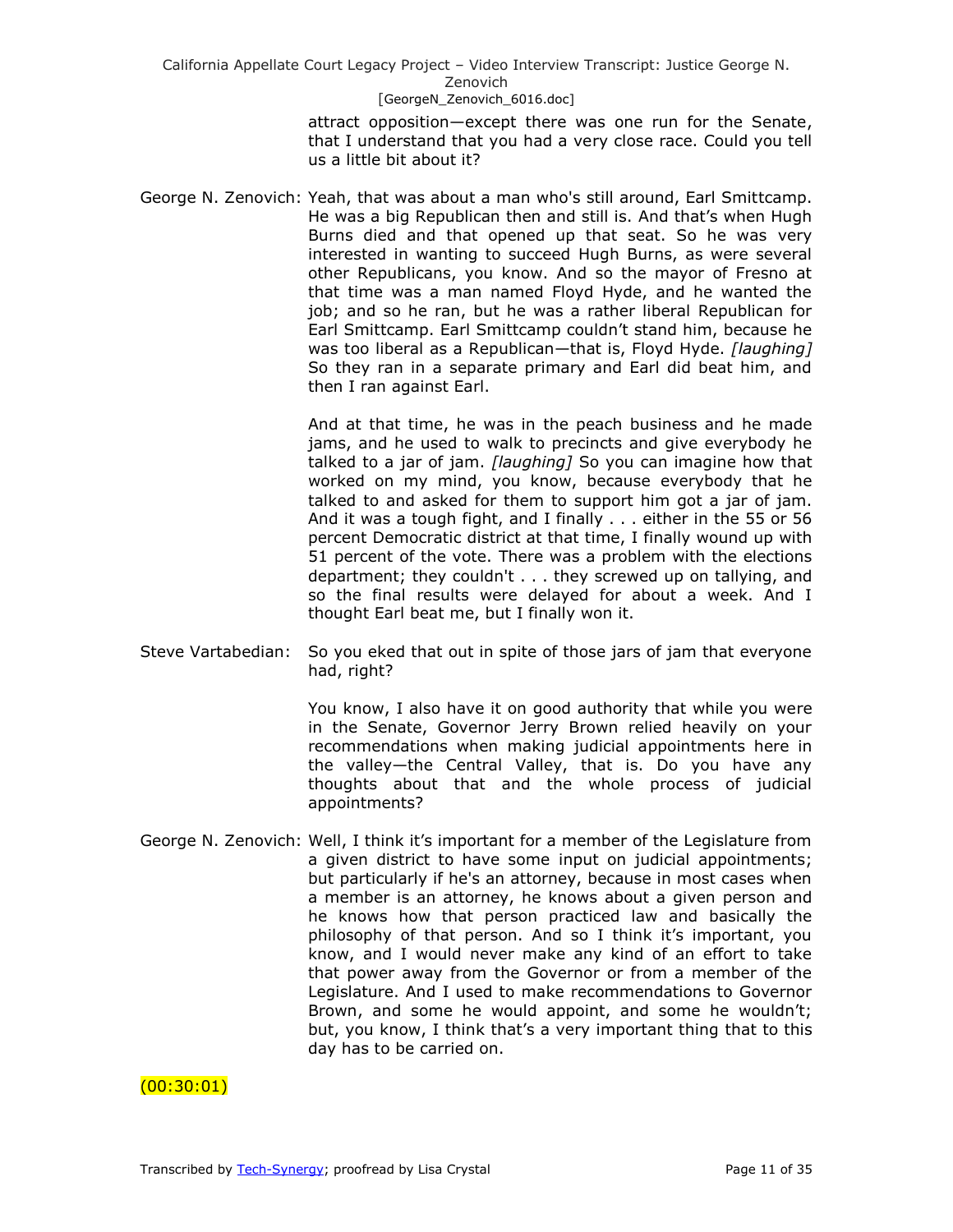> Now, if the Governor is relying on somebody else in his office, you know, then I question it, you know; but I think it's important for a legislator to have some impact.

Steve Vartabedian: So was there a point in time as you served in the Legislature that you said to yourself, "I think at this point I'd like serving the public as a member of the judiciary"?

George N. Zenovich: Yeah.

- Steve Vartabedian: Tell us how your life came about.
- George N. Zenovich: Well, I was very involved as the vice-chairman of the Senate Judiciary Committee; so I was involved in all the major legislation over those years that came out of the Legislature, and that sort of led me to want to have a career on the bench if at all possible—because, you know, being a member of any given body, after all, becomes old hat. *[laughing]* And so I guess I was getting a little bit frustrated with the Legislature although it changed hands several times while I was there—and so I decided to make an effort to get an appointment to the Fifth. And I did and I was successful.

And I'm very happy that I did because I met some fantastic people here on the Fifth. At that time, there were only four members. Judge Brown, George Brown from Bakersfield, who was a rather conservative fellow, but a reputable fellow, a decent fellow. Don Franson, a Republican with . . . a sort of a liberal Republican who probably, had Nixon not got in trouble, who could have been on the Ninth Circuit Court of Appeal in my opinion, maybe the Supreme Court—same thing for George Brown. They were both excellent jurists. And then there was George Hopper, the Democrat liberal who I really admired, and that was interesting. You can imagine the discussions, the indepth discussions on writs and things in closed session among the four of us, you know.

Steve Vartabedian: Yeah. I think it's particularly interesting, because you all had varied backgrounds, very different.

George N. Zenovich: Yeah, yeah.

- Steve Vartabedian: And you in particular, you had a background in the Legislature.
- George N. Zenovich: Right.
- Steve Vartabedian: How do you think your service in the Legislature prepared you for your judicial duties and this interplay you had with these three other justices?
- George N. Zenovich: I frankly, now that it's all over with, I think it's very important for a member of the court here to have been . . . had some experience as a legislator. I know when we'd get into a crunch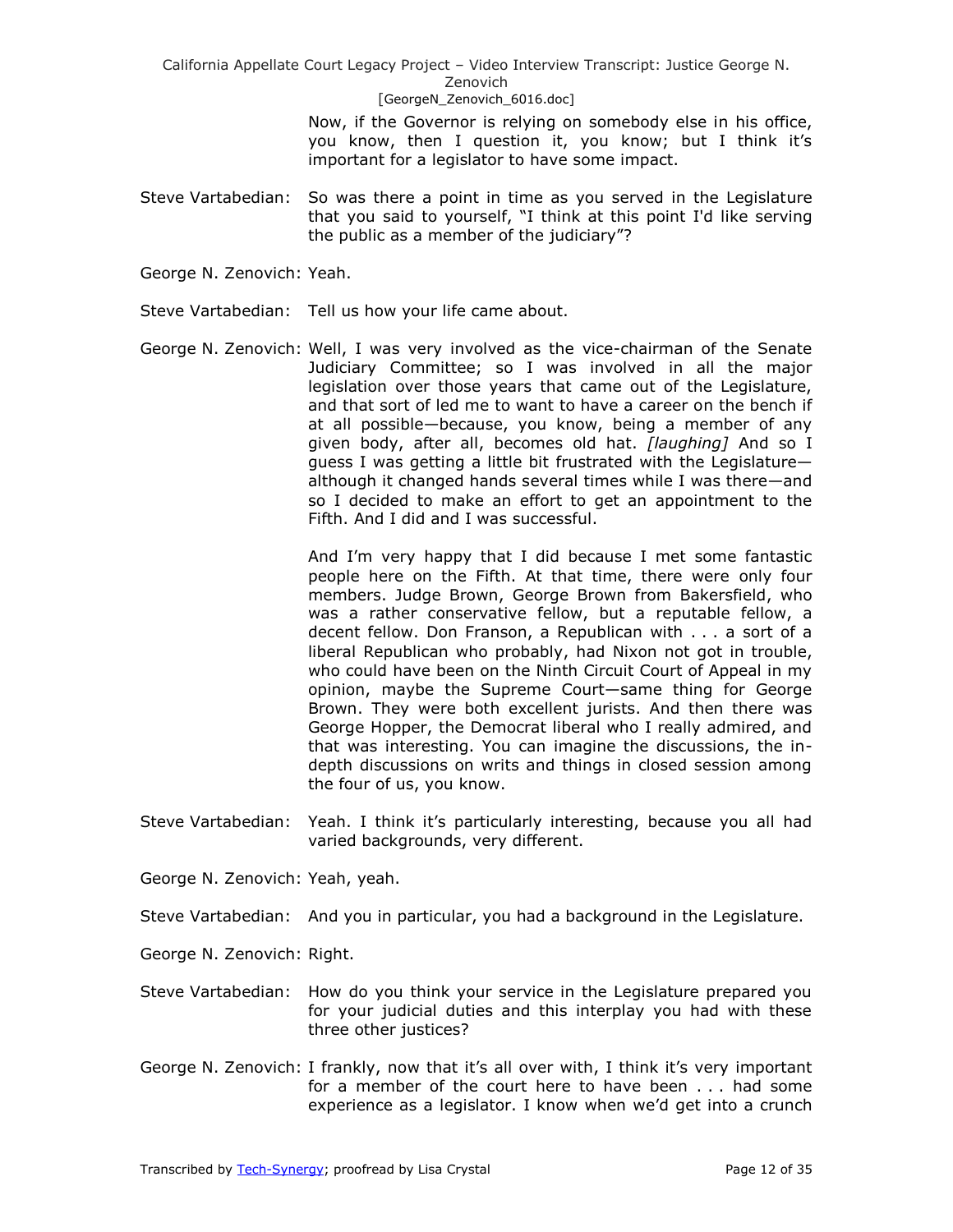#### [GeorgeN Zenovich 6016.doc]

they'd always get on my case and say, "Well, Zeno, you know, what did you people up there in Sacramento mean when you wrote this?" [laughing] And I said . . . Well, if I knew something about it, I'd give them my feeling about what the intent was, what was the intention; but otherwise I'd have to check the record, you know.

- Steve Vartabedian: So they had instant legislative history right here as feedback.
- George N. Zenovich: That's right, that's right. And I think that's very good. Frankly I'd like to see more members of the Legislature eventually appointed to the court, particularly to the Court of Appeal.
- Steve Vartabedian: Now, you didn't have any trial experience, because you went directly from the Legislature—
- George N. Zenovich: Well, yeah, I had some trial experience.
- Steve Vartabedian: I mean as a trial judge—I'm sorry, my mistake there.
- George N. Zenovich: Oh, no. No, I wasn't a trial judge.
- Steve Vartabedian: Do you think that handicapped you in any way, or do you think that wasn't really a problem for you?
- George N. Zenovich: It really wasn't a problem for me, you know. I had tried several cases before going to the Legislature. I started practicing—what was it, in 1953, and I took one case up to the Supreme Court. I told you about that case where it reversed the Fifth, you know, the guest-statute case. But I had some great experiences with judges, and I always admired judges who were objective at that level; it's very important. Yeah, that was a judge here in this town by the name of Mardikian; George Mardikian, a Republican.
- Steve Vartabedian: Could it have been Robert, Robert Mardikian?
- George N. Zenovich: Oh, Robert Mardikian. You know, he was a huge man, you know, and a good attorney, and he was appointed . . . I forget who appointed him; but I supported his elevation to the Fifth District Court of Appeals.
- Steve Vartabedian: As I recall for superior court, I believe Mardikian was a Republican; and he was appointed by Governor Brown, if I'm not mistaken, to the superior court.
- George N. Zenovich: Right, and George Deukmejian wouldn't appoint him. *[laughing]*
- Steve Vartabedian: That may be a whole different story that might require a different day.

George N. Zenovich: Right.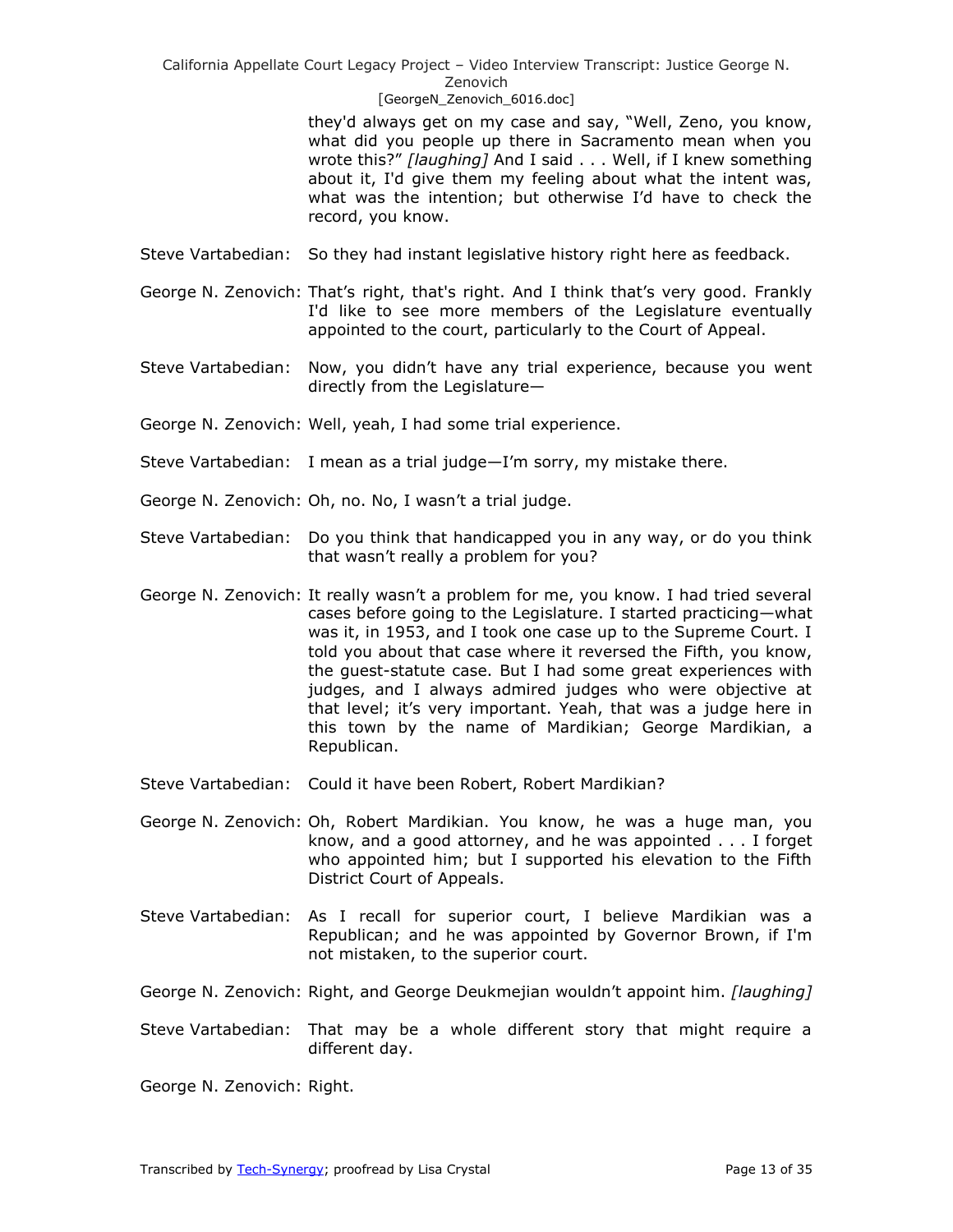#### [GeorgeN Zenovich 6016.doc]

Steve Vartabedian: But in any event, when you were on the Court of Appeal, that was a five-year period, and you've talked about the fact that you joined three sitting justices at that time, replacing Justice Gargano. But by the time you left the court five years later, the court had expanded to eight.

# $(00:35:12)$

George N. Zenovich: Right.

Steve Vartabedian: So this was a time of rapid growth and addition of additional judicial positions. And you've already told us a little bit about the three justices that you sat with—PJ George Brown, Justice Donald Franson, Sr., and then Justice George Hopper, who was legendary for his feistiness.

George N. Zenovich: Oh, yeah.

- Steve Vartabedian: I remember when he died in office, you know.
- George N. Zenovich: They always used to tell me, "Don't let him Hopperize you." *[laughing]*
- Steve Vartabedian: Well, explain to our listeners what it means to be Hopperized, if you recall.
- George N. Zenovich: I remember the sheriff for this time at that time, a guy named McKinney; I forgot his first name.

Steve Vartabedian: Hal McKinney.

- George N. Zenovich: Yeah. *[laughing]* But he said, "I always had to be careful with George Hopper on the municipal court." Because George was, you know, on the muni court for a long time. And he said he would Hopperize you, which in essence meant he would prevail upon you to give him . . . for you to do what he wanted you to do in connection with a given case.
- Steve Vartabedian: I remember as a young attorney being Hopperized myself. *[laughing]* It was quite an experience.
- George N. Zenovich: He was really a very interesting guy.
- Steve Vartabedian: Very much so. Any other thoughts on those three? I think you probably said what you thought of them.
- George N. Zenovich: Well, you know, just talking about George Hopper, now here's a guy who really didn't have much of a trial practice. He specialized in creating cities in the San Joaquin Valley and in Fresno County. He created several cities—I don't know how many—but I know he was the city attorney of all these cities that he had eventually created. So that was his specialty, and that's how he brought to the Court of Appeal.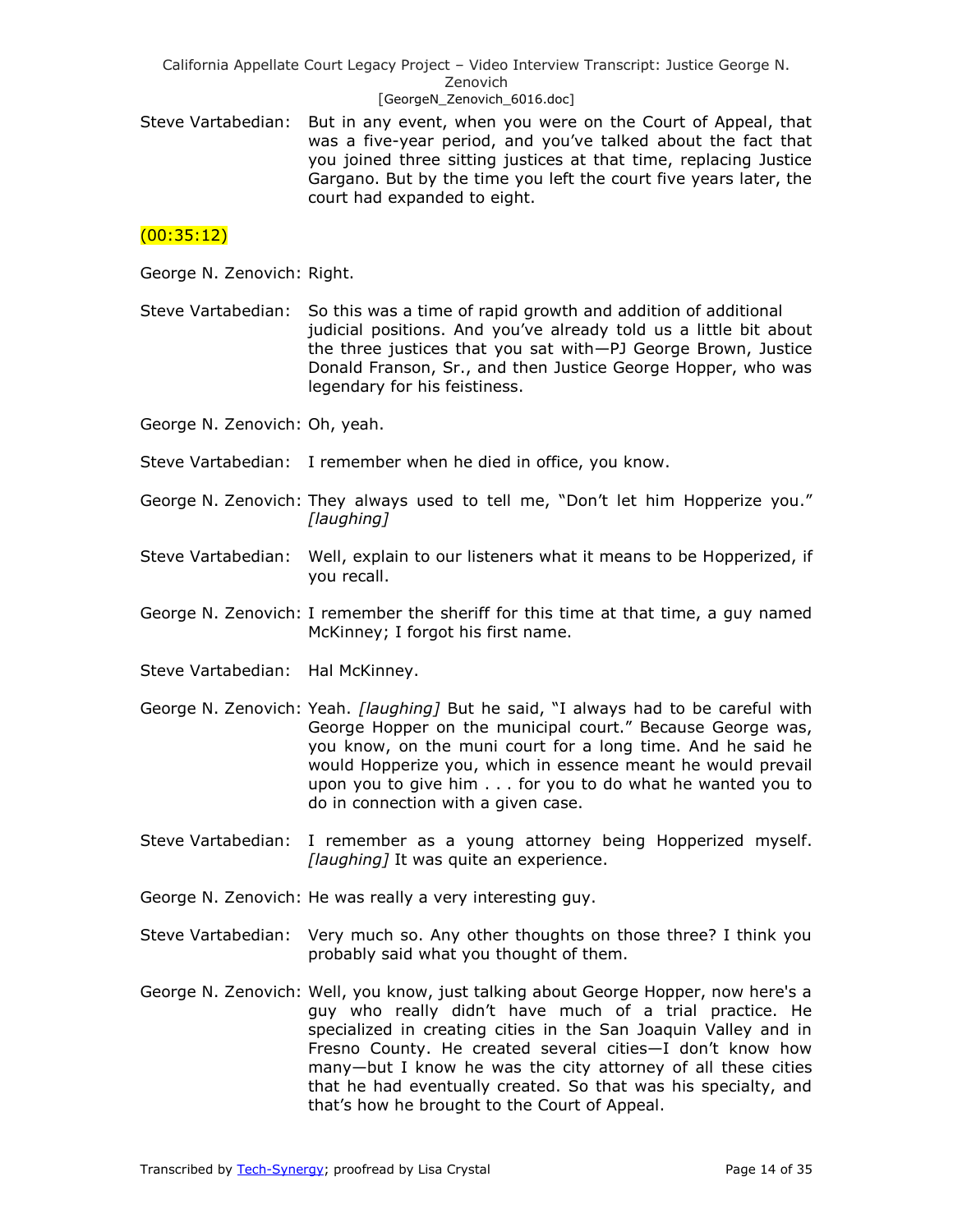Steve Vartabedian: Quite a varied group, as we've talked about already.

George N. Zenovich: Oh, yeah.

- Steve Vartabedian: Then less than a year after you joined the court, Governor Jerry Brown appointed Justice Pauline Hanson to the court, who was, if I'm not mistaken, both the first woman to serve as a superior court judge in this district and also the first to serve on this court itself. She, like Justice Hopper, tragically died while in office; I heard that came, I believe, in 1987. Any particular recollections about Pauline Hanson you wish to share?
- George N. Zenovich: Very capable lady and very easy to work with and to be, you know, involved in deliberations. She was very knowledgeable in the law. She'd worked for the first PJ of this court, a man named Conley, Philip Conley. She was his administrative assistant or whatever they called them at that time. She was his chief legal consultant, as I recall; so she had a lot to do with his involvement.
- Steve Vartabedian: She may have been the principal attorney, if not at that time at some point, of the court.
- George N. Zenovich: Yeah. Of the whole, total court, yeah. But, you know, I remember that because that was part of the reasons that she was appointed to the superior court—because of that background, because she didn't try any cases either.

That's a constant question in appellate strategy, you know: should you appoint someone who has never had the trial experience over someone who is in a sense an academic or came from some other section of government? And I think it's . . . well, look at the U.S. Supreme Court over the years, you know. I can't recall any specific cases here in the California court, particularly the Supreme Court; but it's something to be concerned about.

- Steve Vartabedian: Then from about late 1980 until 1982—this was the period of the rapid growth of the court—four new members came on the bench: Justices Ken Andreen, Wickson Woolpert, Charles Hamlin, and Robert Martin. Any thoughts about how that affected the operation of the court, basically doubling, or any of the additions of these—
- George N. Zenovich: Well, that's in effect what it did. It just doubled the input and output of the court: new faces, new people. And, you know, the PJ had more work to do with more people, and he was really a very capable guy and knew how to separate the various panels for the various issues, which was very important.

I remember in that context, you know, I told you about the Agricultural Labor Relations Act, and I was one of the principal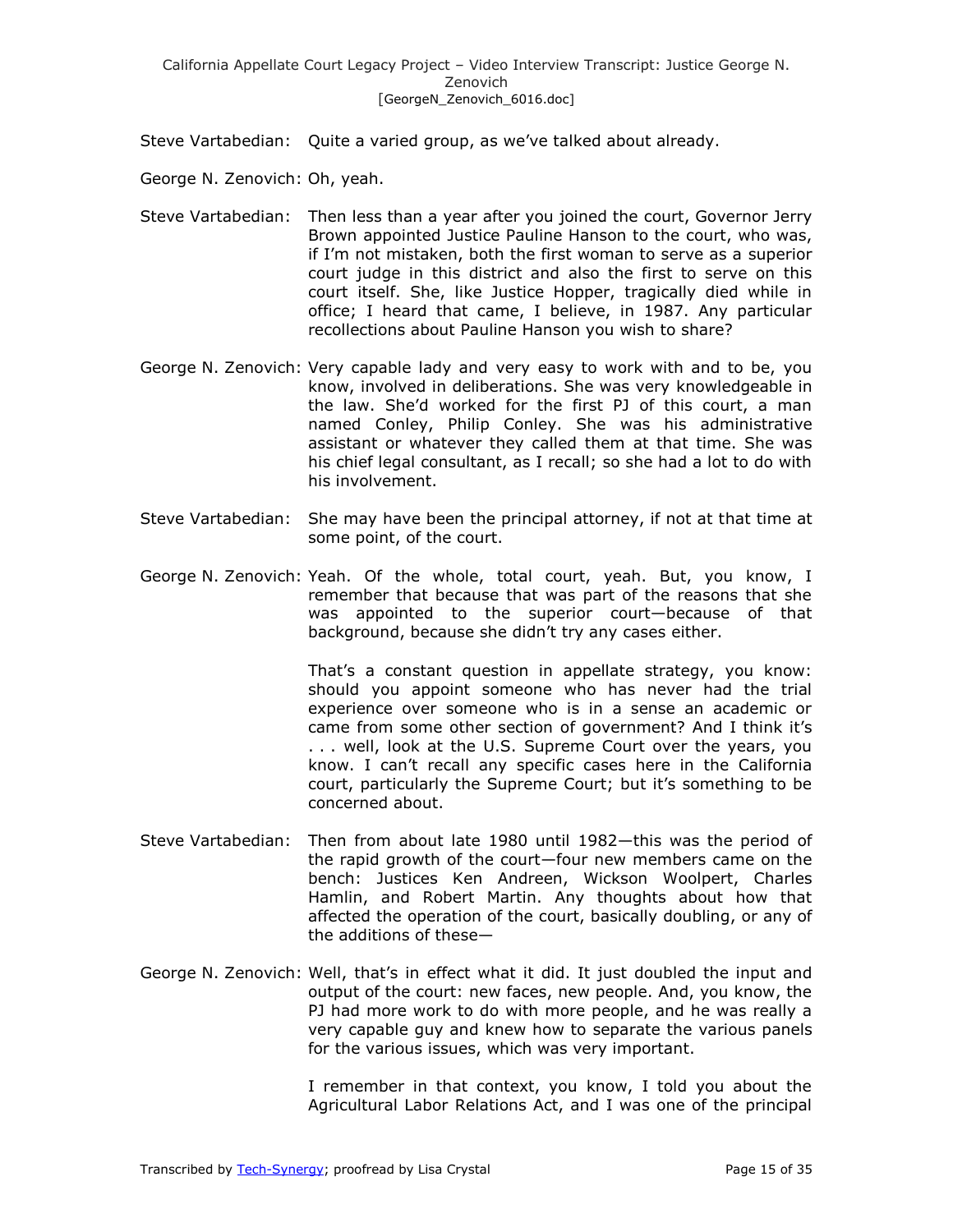#### [GeorgeN Zenovich 6016.doc]

co-authors. When I came here that case, the constitutionality of that statute, was filed in this court. And George Brown at that time decided that he'd pick the panel, and the panel consisted of himself, Don Franson, and me. And I remember the Chávez folks, you know. They decided that they didn't want me having anything to do with that case, because I was involved in the deliberations in the Legislature.

# $(00:40:29)$

So they challenged my status as a member of the three, you know, and I refused; I decided that I wanted to do it and I wanted to rule on it, and I had the encouragement of George Brown and Don Franson. And the case went all the way to the Supreme Court, and the Supreme Court sustained my position. I didn't have to recuse myself. And in the end, the decision was a three-zap decision, finding the Agricultural Labor Relations Act constitutional.

- Steve Vartabedian: I came across a *Daily Journal* profile on you—I think it was published about 1982—and you're described there as one not regarding yourself on your job or your job with much pretension. In fact, I think that was the description you gave the particular writer of that article, that profile. Any changes in that perspective as we sit here 24 years later?
- George N. Zenovich: No. *[laughing]* Still the same. Even when I put that robe on to conduct a marriage ceremony, I'm still George, you know. *[laughing]* And that was one of the things that used to disturb me from time to time sitting with various people. Once they put that robe on, they changed, you know; not me. *[laughing]* Maybe that wasn't a good thing or something, I don't know.
- Steve Vartabedian: Well, I think that has served you well throughout your various careers. Now, let me ask you this: of the cases that you have authored, any favorites? I know we talked about some of them that you've been involved in, but do you have any favorite cases of those?
- George N. Zenovich: Well, gosh, it's been such a long time. The bond case is probably one of the most important, in my opinion. I remember the reaction after that, because that literally kept these folks in business.
- Steve Vartabedian: Okay, that would have been *County of Fresno v. Malmstrom,* I believe, in 1979.
- George N. Zenovich: Yeah, that's the case, right.
- Steve Vartabedian: That certainly was a case of big impact, because you had the Proposition 13 and governments . . .
- George N. Zenovich: Right.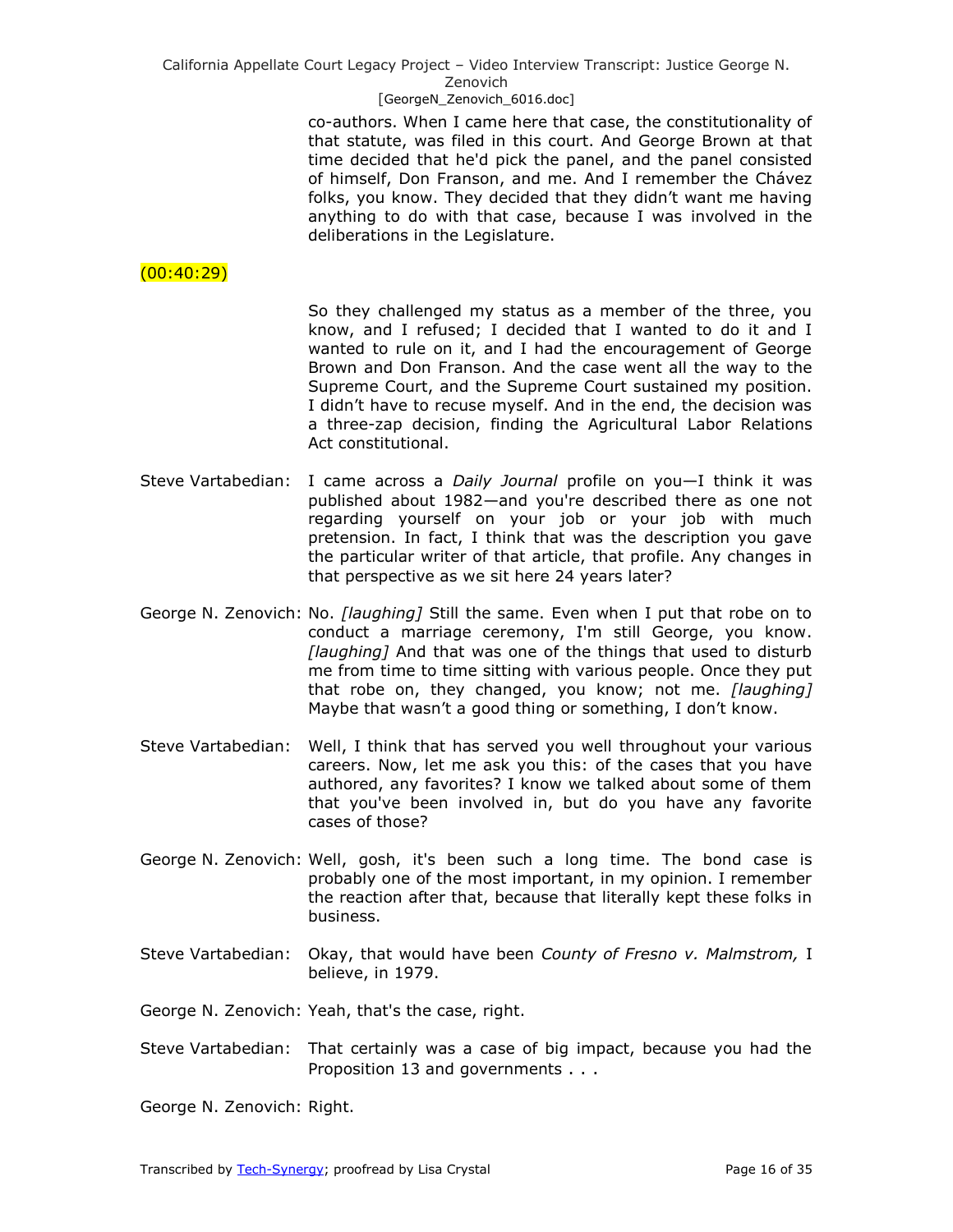- Steve Vartabedian: . . . and I think you've already described this to some extent.
- George N. Zenovich: Right.
- Steve Vartabedian: Governments with very limited funding, and this allowed special districts in bonds—
- George N. Zenovich: That's right, to issue those bonds without a vote.
- Steve Vartabedian: Right.
- George N. Zenovich: The other thing that I was in, the California Housing Finance Act, was another thing that I was very proud of. I would say that was one of the pieces of legislation that I'm most fond of.

The other thing, I used to carry a lot of little things that people never really concerned. When I was in the Assembly, a family flying from Oregon down to the Bay Area in an airplane crashed, and I remember it was my first year in the Legislature. And there was the mother and the father and a daughter, and the daughter survived; and they were looking for her or looking for the wreckage and all of that and couldn't find it or anything, you know. So one day, the little girl shows up—she was about 10 or 12 years old—shows up in some town up there in Northern California, and she survived.

So I remember when I was in the Army Air Corps during the war—we used to call it the Army Air Corps—I did a lot of flying in the Pacific. And, you know, flying in the Pacific, I was a radio operator looking out of that window on all that water and jungle, and I figured . . . I used to say, "My god, if we ever get down there, nobody will ever find us." And they had some downed-aircraft locators at that time in some of these B-24s; and I remembered that and I was in one that had one. So I introduced the bill to require pilots to put these downed-aircraft locators in their airplanes, and the pilots and the Legislature went crazy. But this was a first-impression bill, and it was unbelievable. There was some company from Canada that built these things, and so we went up to Canada for a simulated finding in connection with an accident. And it was really very exciting.

And eventually this became law. There was a pilot from Colorado or something in Congress; I forget his name, but he introduced the bill. And so as a result of my bill becoming the first in this country and applying to California, he introduced a bill making it applicable to the whole country. So downedaircraft locators are me. *[laughing]*

# $(00:45:18)$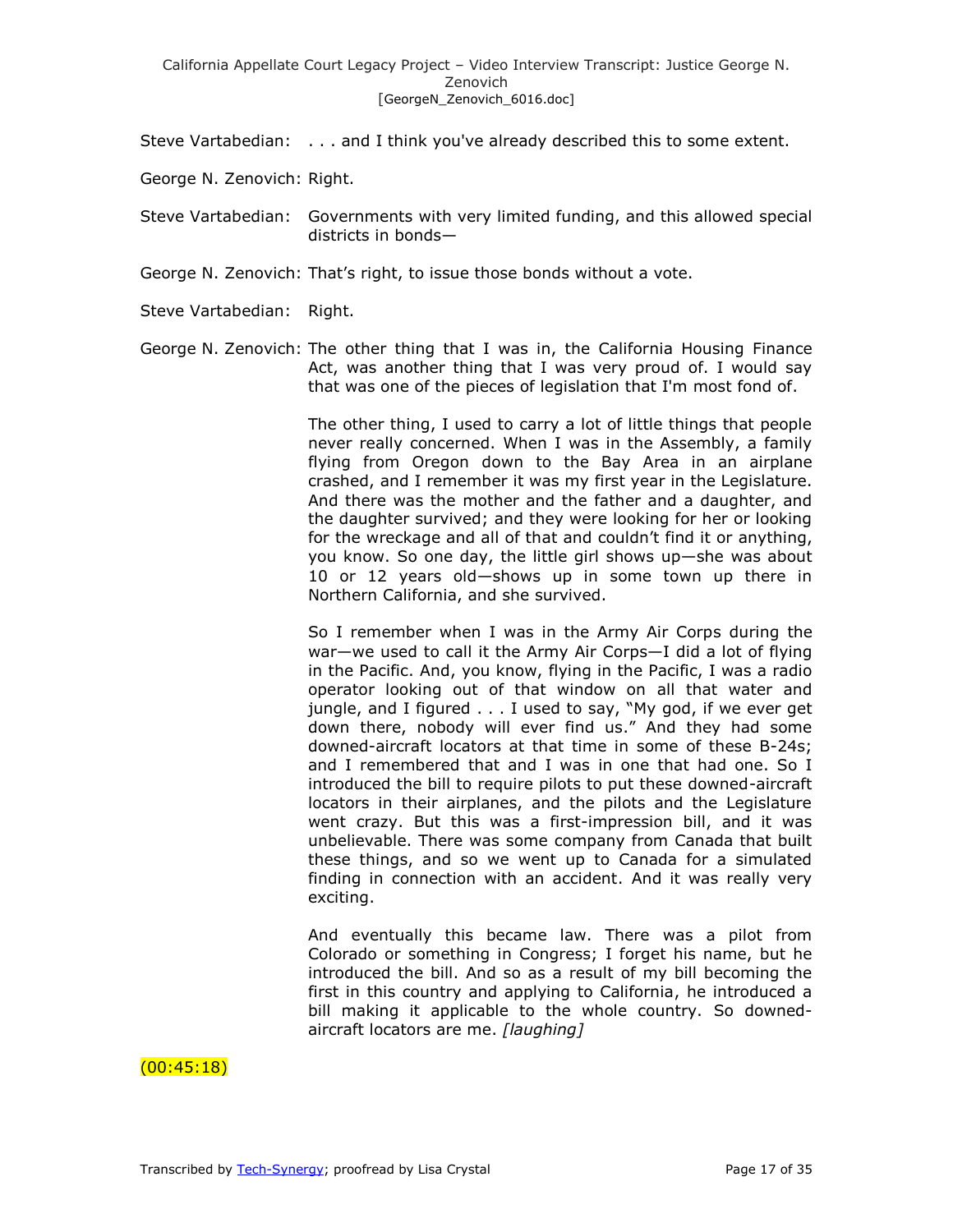Steve Vartabedian: And while downed-aircraft carriers . . . is that what you called them?

George N. Zenovich: Downed-aircraft locators.

- Steve Vartabedian: Locators—excuse me, downed-aircraft locators. While that may not have been something that you had anything to deal with as a justice on the court—that might not have been anything there were a lot of things that you did deal with in the Legislature that, as you've already said, would come up in the appellate court, and your fellow justices might have been asking your viewpoints on it.
- George N. Zenovich: Yeah.
- Steve Vartabedian: And I know that during the time that you were a member of the Legislature, this was a time when California took the lead nationally in prolifically enacting numerous consumer-protection laws.
- George N. Zenovich: Oh, yeah.
- Steve Vartabedian: Rees-Levering, Sloan-Beverly; there were several of those during your tenure in the Legislature.

Now you're a justice of the Court of Appeal, and in 1984 you get a case involving a dealership, Toyota Visalia, who had a little run-in with the Department of Motor Vehicles. Did you recall that case by any chance?

- George N. Zenovich: I vaguely recall it, but he was using some kind of a gimmick that turned out to be bad.
- Steve Vartabedian: Well, I happened to take a look at that case, and it was a situation where the dealer himself—I believe his name was Ottmar Thomas—he would go on TV and he would offer a free gift with the purchase of a vehicle, when in fact one could buy the same vehicle for a price minus the cost of the so-called gift. And in that case, you did agree with the trial court's finding that this violated the prohibition of false and misleading advertising. There was a Vehicle Code section that covered that, 11713. But I guess my question is, do you have any particular thoughts about consumer-protection laws and the fact that they are enacted and the courts are called upon to enforce them?
- George N. Zenovich: Very much so. It's very important to protect the rights of consumers, and the court is the last resort. I mean, you know, if you think you've been had, you've got to file an action and make an effort to have it decided; and that's the way I felt about it as a member of the Legislature, and even when I came up here.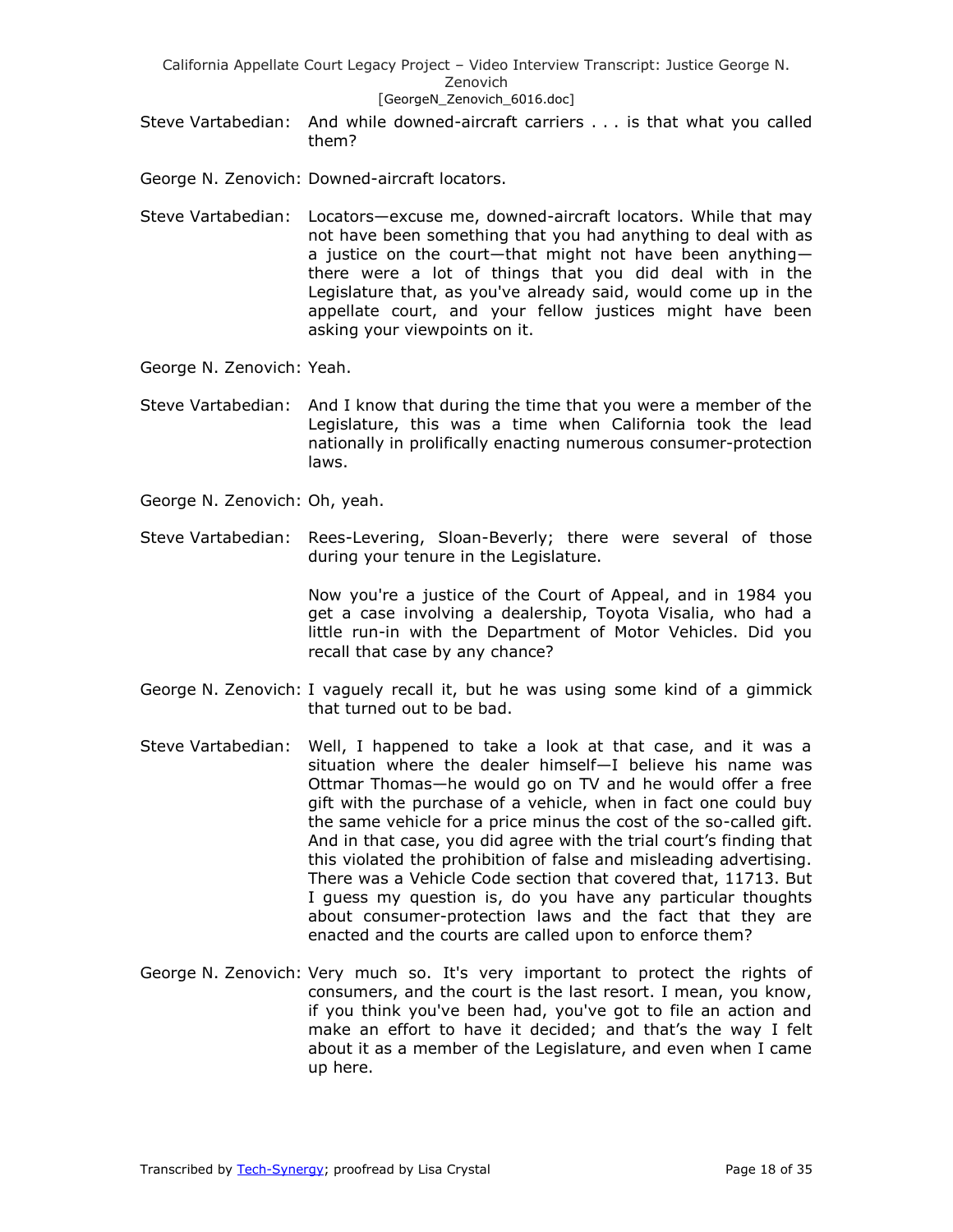#### [GeorgeN Zenovich 6016.doc]

I remember that case. That was an interesting—as a matter of fact, I think that case came out of George Mardikian's trial court when he was a trial judge. But I remember that guy advertising on television; it was phony, you know. So there's got to be a check on this kind of activity, and the court is the proper place. That's why when I told you early on, once the courts go in this country, it's all over with as far as I'm concerned.

- Steve Vartabedian: You have some very strong feelings there about the separation of powers.
- George N. Zenovich: Very, very much on the separation of powers. And I don't care whether the courts are conservative or whether they're liberal; it doesn't make that much difference. And to me, someday when somebody's watching this and listening to this, who knows what the status of this state and this country might be in that connection? It's very important to think about this, because that line is a very thin line, in my opinion. The constitutionality issue is a very thin line; it could go one way or the other.
- Steve Vartabedian: You talked a little bit about this, having been a primary author of the Agricultural Labor Relations Act—that's a mouthful to get out all at once—the ALRA, and how even though you actually enacted this legislation, that you were asked to recuse yourself. And you did stay on the case that you mentioned.

There was another case in 1980, *Dan Tudor & Sons v. the ALRB,* that reversed the ALRB's finding that the employer had willfully engaged in a pattern of wrongful surveillance of farmworker employees. And again, along the same vein, did you have any feelings that maybe you should take yourself off of cases such as this because you enacted the law itself? Or did you feel you could be fair and there was no reason why you, given the amount that you had studied this issue, that you were in fact maybe even better qualified to hear those kinds of cases?

George N. Zenovich: That's it; I just felt I could be fair under the circumstances. I remember that case, you know; and I mean, the ag labor people were really hot about that. I mean, they had a very attractive attorney that used to come before the Fifth. I forgot her name; she was a blonde and she represented César Chávez and the union. And boy, she always used to make an eyeball pitch at me on any case that she argued to make sure that I knew where she was coming from. It was very interesting.

### $(00:50:15)$

So I shocked her when . . . I guess I must have shocked her when I voted finding the ALRA constitutional, and then when I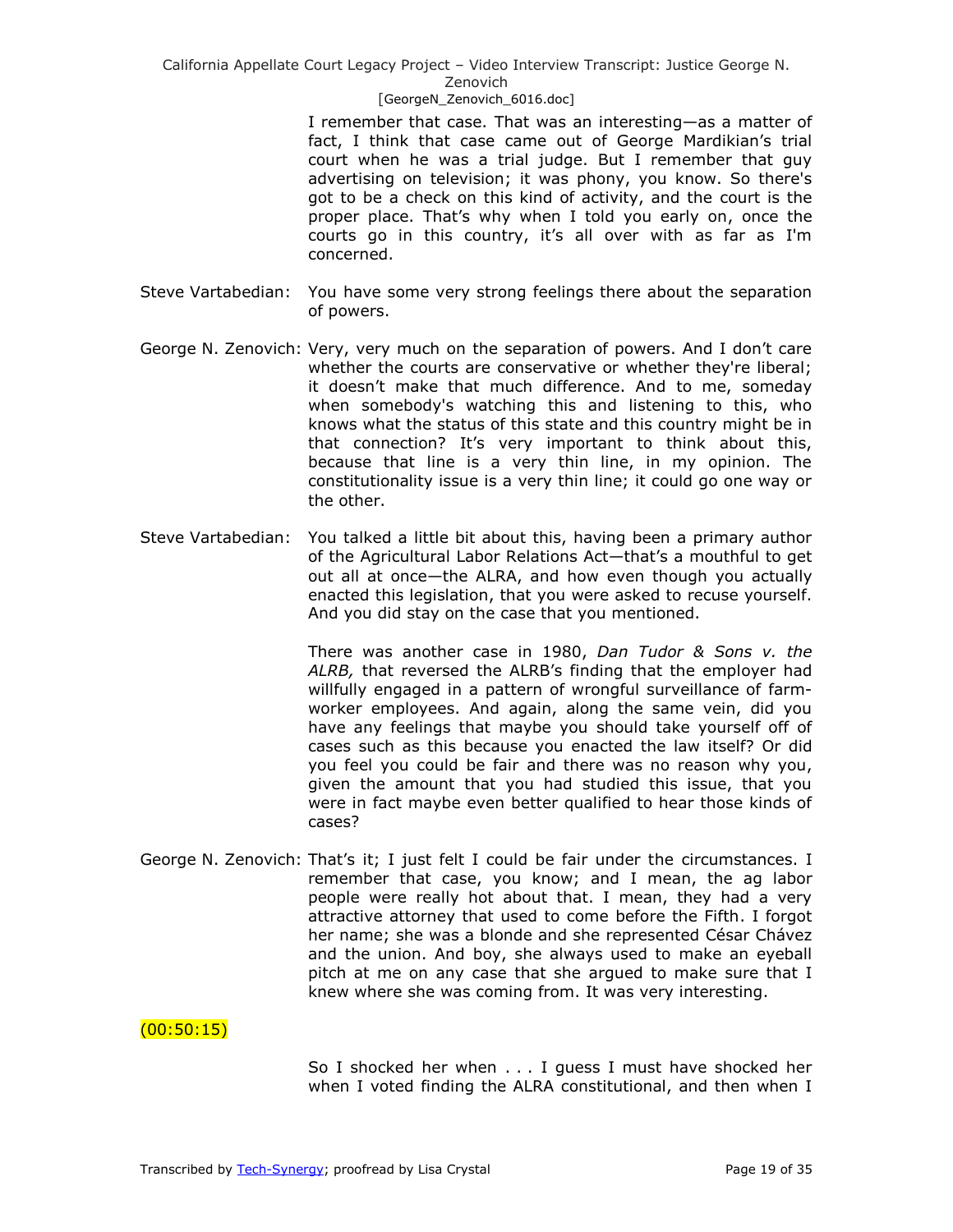> voted then on this last case. What was the name of that guy again?

Steve Vartabedian: That was Dan Tudor & Sons.

George N. Zenovich: Dan Tudor, when I voted to support Dan Tudor against the labor union. *[laughing]*

- Steve Vartabedian: Now, that particular opinion was originally published in 1980, then later de-published by the state Supreme Court, you know. And you know, we as appellate justices, that's kind of a mystery to us.
- George N. Zenovich: Yeah.
- Steve Vartabedian: We don't know why a case may be de-published by the Supreme Court. Is there a feeling that the ruling was wrong? Is it maybe something they just don't want to be in the published group of cases? We never really know in those kinds of situations. And there has been some criticism of the de-publication process, and over the years sometimes it's happening more frequently, other times less frequently. Do you have any particular thoughts about the ability of the Supreme Court to de-publish a Court of Appeal decision without stating any reasons as to why?
- George N. Zenovich: Yeah, I don't like that, frankly, and I don't know how this ever came about; but I think that probably from a historical standpoint, like a lot of things have been done in secret over the years, and so that's it.

Frankly, I remember we used to discuss here on the Fifth about whether something should be published or not, and I had a strict rule. I always used to say here on the Fifth that if it's not a first-impression case, something of first impression, we shouldn't publish it, and there was a lot of disagreement over that very issue. So I can imagine, now, you know, talking about the Supreme Court, let's see, who . . . Was Rose Bird the Chief Justice when that happened, I wonder?

Steve Vartabedian: I believe so, yes.

- George N. Zenovich: Yeah. Well, that tells you something. *[laughing]* Although I have the greatest respect for that woman; in my opinion, she was a great Chief Justice and a very capable woman. And I remember her in the Legislature. When I was a member of the Legislature she was the director of agriculture and consumer affairs for Jerry Brown. So that's probably something that was done after 5:00 one day. *[laughing]*
- Steve Vartabedian : You know, you touched upon this a little bit, that whole decision-making process among the three justices on a panel as to whether to publish a particular case. You gave us a little bit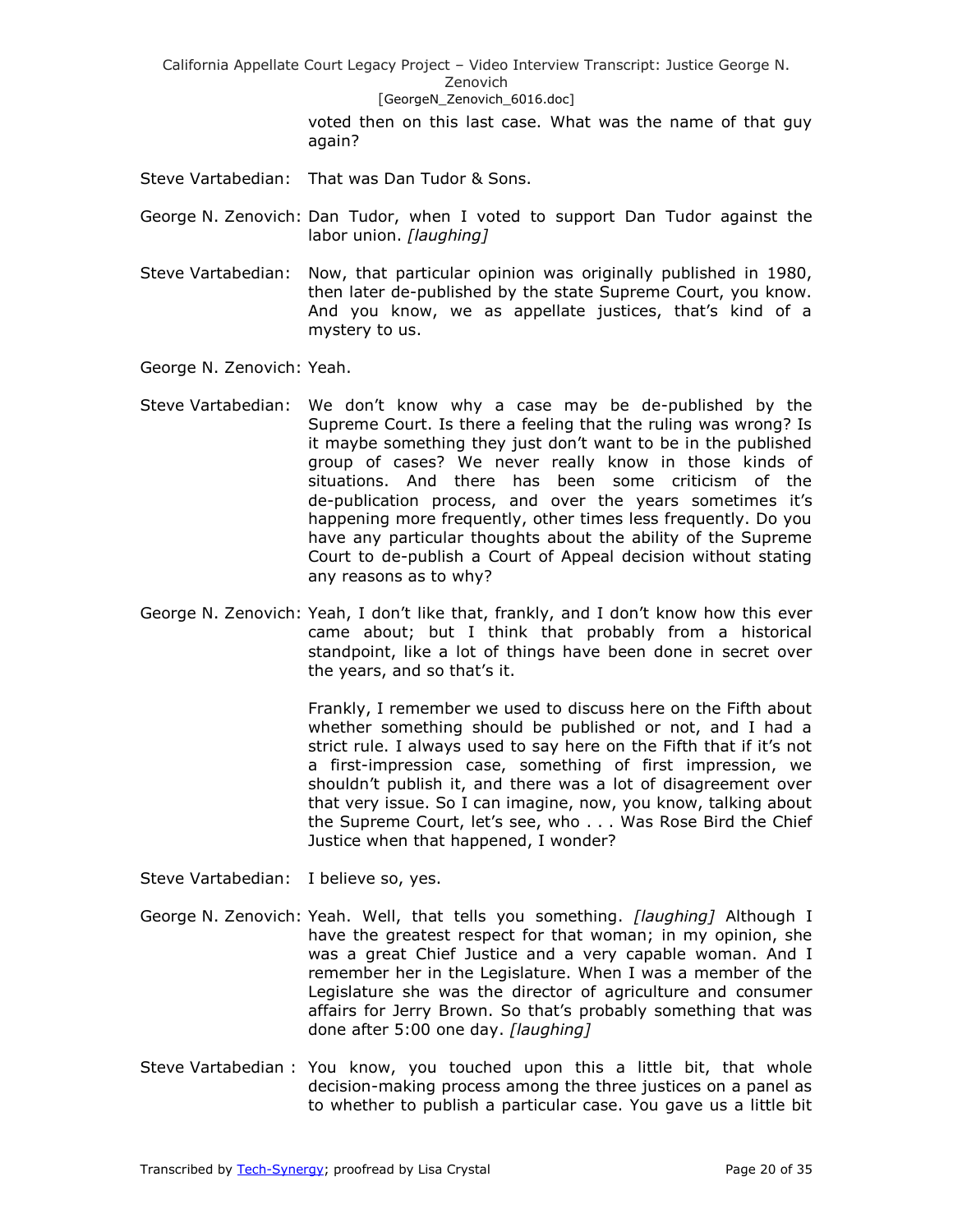> of insight into how that process worked for you. Today, there is currently a movement among many in the statewide legal community that all cases should be published. What do you think about that?

George N. Zenovich: I don't think that. I don't agree with that, frankly; my gosh. I mean, a lot of issues are repetitious; they've been ruled upon, stare decisis and all of that, you know. Why create more of a library when you don't have to, you know? *[laughing]*

> I remember, on the Fifth every now and then we used to get complaints from attorneys when we didn't publish something, you know, and I always stuck by my position that I thought that unless I thought it was a first impression it shouldn't be published. But who knows? Maybe things are going to change, and everything's going to be published. Well, of course, it doesn't have to be printed in a book with a binding. It can be on a television screen or the computer screen, you know.

- Steve Vartabedian: In fact, nowadays for a limited time, unpublished cases are available on the Internet.
- George N. Zenovich: Oh, they are?
- Steve Vartabedian: But of course you still can't cite those cases in court.
- George N. Zenovich: Oh, that's interesting. I didn't realize that.
- Steve Vartabedian: Yeah. Now, the courts have had to deal many times with issues concerning initiatives such as Proposition 13. Do you have any particular thoughts about the initiative process as a means of legislating?
- George N. Zenovich: It's a terrible way to legislate, in my opinion. I have opposed initiatives from day one, even before I went to the Legislature. You know, how can anybody vote for a proposition that's never been scrutinized, that there's never been any hearings on in connection with what it does and how it operates, pro or con and make that vote count as a vote that's a conscientious vote for something like that, you know?

### $(00:54:59)$

I remember that Rose Bird dissenting opinion on Proposition 13; and what she said in that dissenting opinion is exactly what happened, you know. You're my next-door neighbor, and your house was valued at, say, \$100,000, and my house is valued \$100,000. So I sell my house and the value goes up; and will you continue to live next-door to me all these years? The guy who bought from me has got to pay more in taxes than you do, and the guy that bought from him has got to pay more in taxes, property taxes, than he did and than you do. So there was a disparity there. So that person who decided to stay in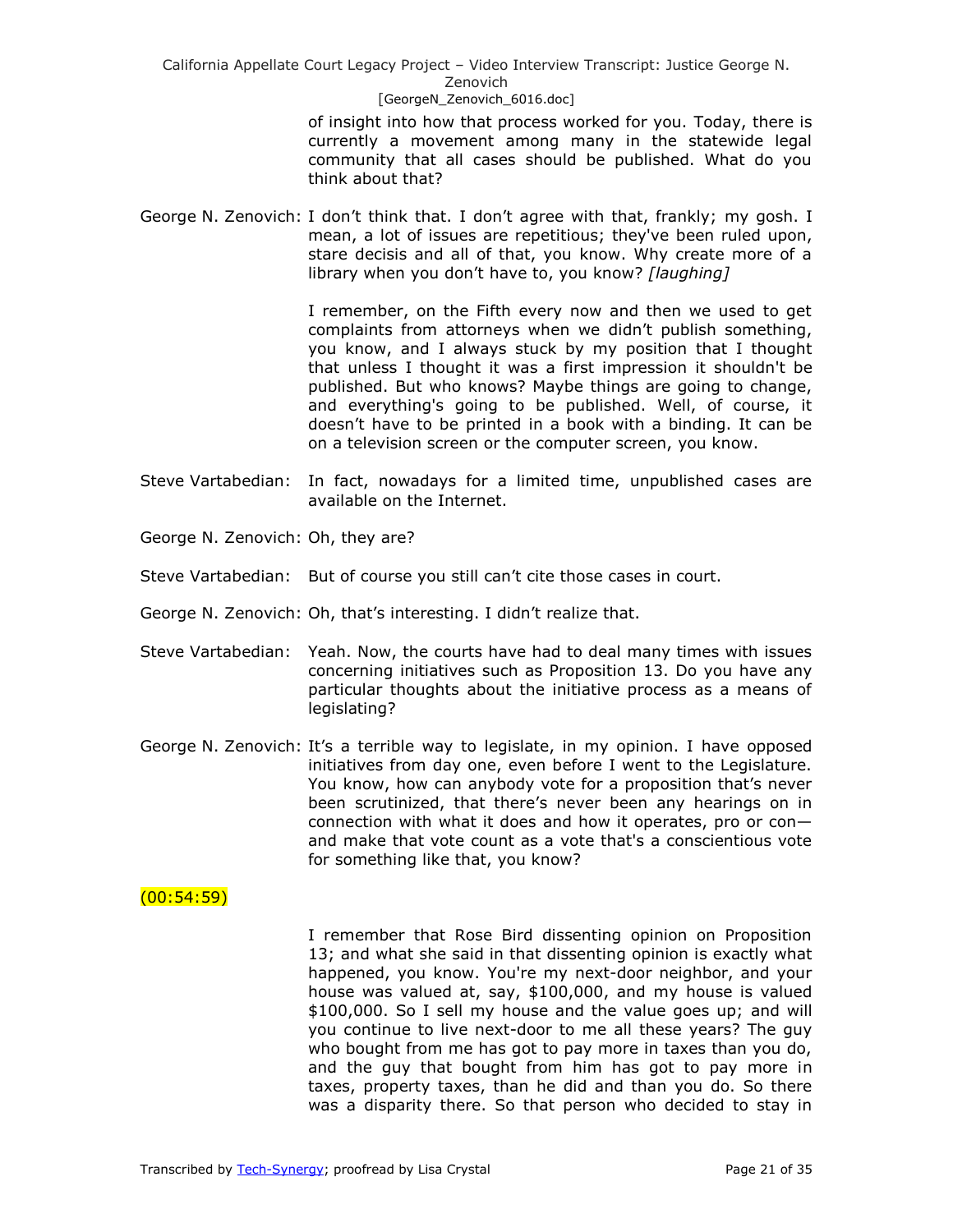#### Zenovich [GeorgeN Zenovich 6016.doc]

that home for the rest of his life or for a good number of years is getting a tax break in my opinion, because he's not paying for his fair share or her fair share of what's going on in the county.

- Steve Vartabedian: And I think people's feelings about that will continue over the years as . . .
- George N. Zenovich: Of course, of course.
- Steve Vartabedian: . . . as those laws continue.
- George N. Zenovich: And the other thing, the fact that it doesn't apply to industry, you know. It's something to think about. I was against Prop 13 at the time. People thought I was crazy, but . . .
- Steve Vartabedian: You've shared with us, and it's really been enjoyable talking about, some of these issues that involved the Legislature vis-àvis the judiciary. Any other thoughts or impressions about the interplay between these two branches of government—the Legislature and the judiciary?
- George N. Zenovich: Well, as I told you from the outset, once the courts go in this country, it's all over with. So I look to the courts as the ultimate solution, and I accept that whether that court is a conservative court or whether it's a liberal court; I mean, that's the name of the game in the U.S. In my opinion, that's the name of a free society. And I just hate to see people constantly introducing bills to reverse a decision of a Supreme Court, you know; but then, who knows whether I'm right on that? I can imagine that those debates eventually will be so significant, you know, and they'll say, for example, "Well, there was only nine people on that court to decide it" or "only seven people on that court to decide it. We're here in California in the Legislature, you know, and we got 80 people that can decide one way or another."

I mean, it's going to be tough, and that's one reason that I'm against initiatives. I never vote for an initiative that's instituted outside of the Legislature, you know. And after all, when you think about it, Hiram Johnson, who was then the Governor, the only reason he did that was to break up the railroad monopoly. The railroads in this country owned the state of California, and that was his reason—because he could never get a legislator to vote against the railroads because of the lobbying and the money connections.

Steve Vartabedian: It's a very interesting bit of history; thank you for sharing that.

Let me take you back to that 1982 *Daily Journal* article that I looked up and read a little bit about you. The writer of that article evidently interviewed two attorneys who had appeared in court before you, and he got somewhat different views from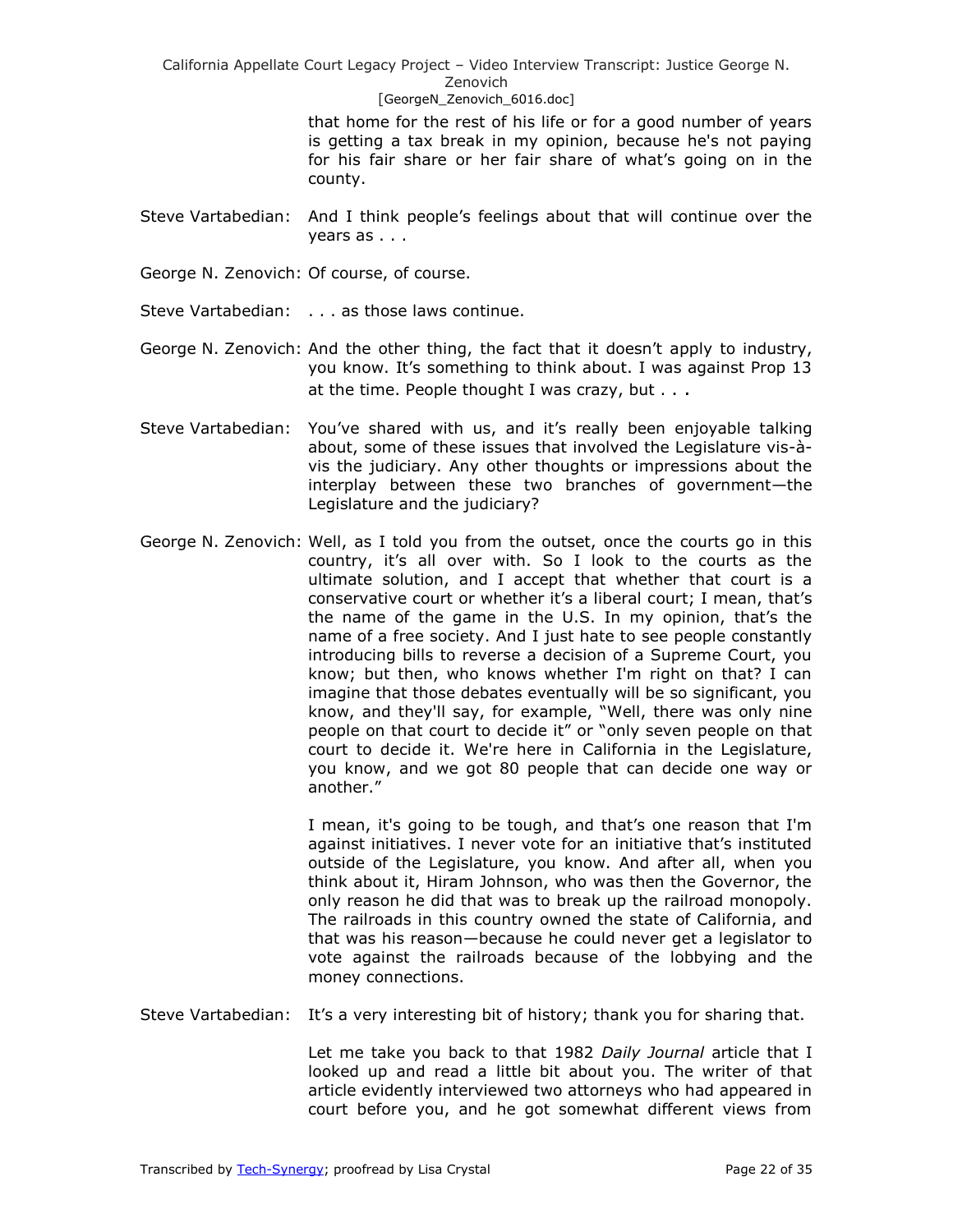#### [GeorgeN\_Zenovich\_6016.doc]

those two individuals. One said you had an engaging personality and great common sense. The other said you were an intellectual leader of the court. How would you describe your strengths as a jurist?

- George N. Zenovich: I'm just a common-sense guy; I'm no intellectual. *[laughing]* My wife doesn't think I'm intellectual at all, you know, and others. I just . . . the common-sense type of thing, and maybe that involves being intellectual; so be it, you know.
- Steve Vartabedian: Which takes us back to you not being pretentious.
- George N. Zenovich: Yeah, yeah.
- Steve Vartabedian: That's very refreshing.

What did you enjoy most about being a jurist during the time you were on the Court of Appeal?

- George N. Zenovich: Well, when was I was on the Court of Appeal . . . frankly when there was just four of us here, this court was a delightful court. The camaraderie was fantastic. And I remember even though George was kind of conservative and he was . . . you know, he came from that big firm in Bakersfield that he helped form. I guess they represented a lot of defendants.
- Steve Vartabedian: The Borton Petrini firm, I believe you're referring to.
- George N. Zenovich: Yeah, and he didn't like these plaintiff's lawyers, and he used to always give them a bad time, you know. *[laughing]*

# $(01:00:04)$

- Steve Vartabedian: And here were you, a plaintiff's lawyer, right?
- George N. Zenovich: So we had a mix, you know. *[laughing]* I'll never forget some of those discussions, and George would say, "Oh, he's lying." And I'd say, "No way." So we had a mix on cases, and I'll never forget; it would depend on the panel, whether it was George, Franson, and me; or Hopper, Franson, and me. *[laughing]*
- Steve Vartabedian: I wish I could have been a fly on the wall during some of those discussions that the four of you had.
- George N. Zenovich: Yeah. There was an interesting writ guy up here at that time named Don Horvath. Do you know him?
- Steve Vartabedian: Yes.
- George N. Zenovich: Is he still around?
- Steve Vartabedian: Don Horvath is still around. He's had some cases in our court in recent years, yes.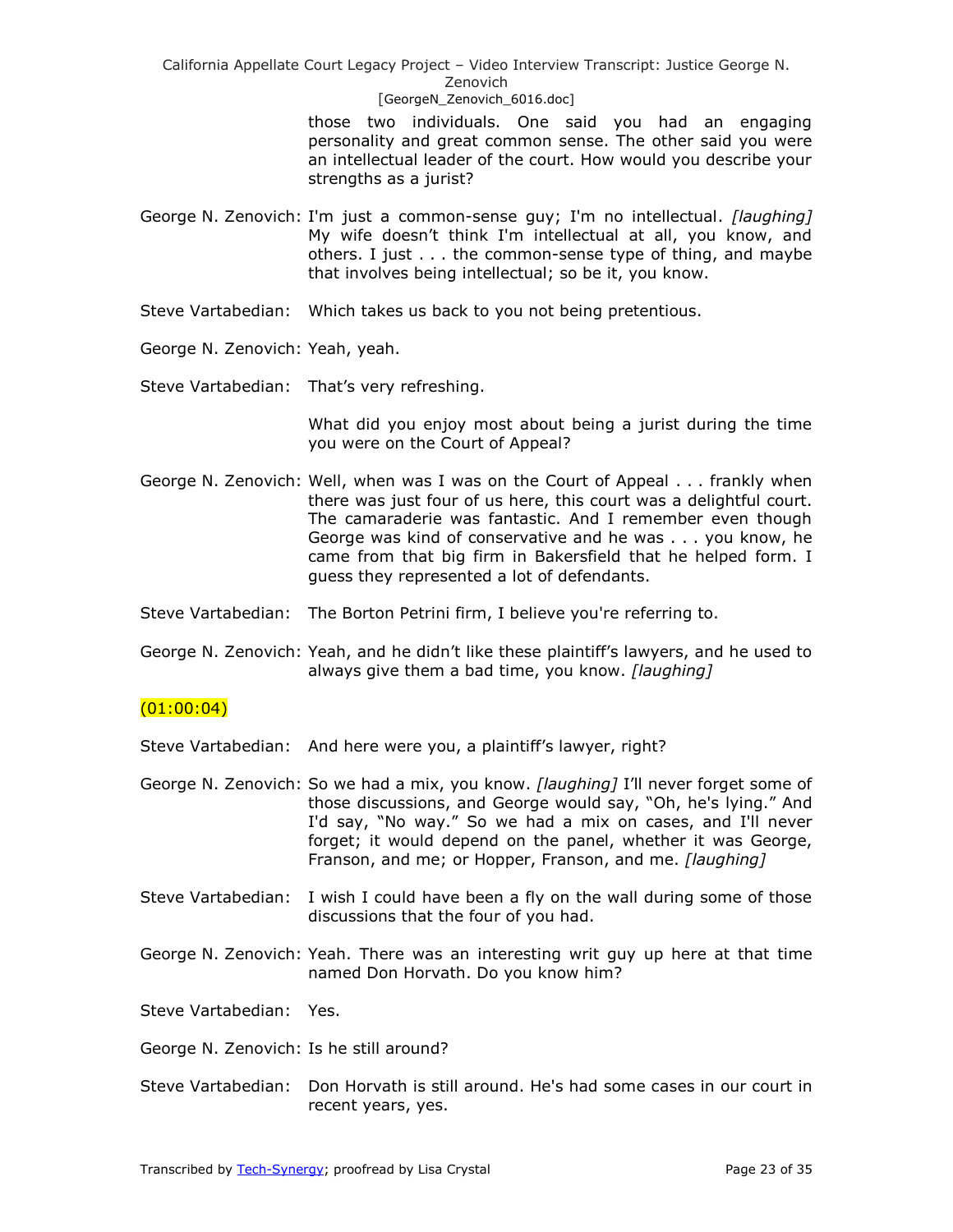- George N. Zenovich: Really? Kind of a snob; but god, what a bright guy. I guess he replaced Eric here, didn't he, or Eric replaced him?
- Steve Vartabedian: Yes. Yes, our current principal writ attorney replaced Don Horvath, and he is still here today; yes, Eric Walden.
- George N. Zenovich: Yeah. Well, Eric's kind of a quiet guy, you know. *[laughing]* But I remember that Horvath used to get in the big arguments with us, you know, with George Brown or me or Hopper, and we'd have it out, you know.
- Steve Vartabedian: I guess Horvath would lose those arguments, huh? *[laughing]*
- George N. Zenovich: Oh, yeah. Well, sometimes he won.
- Steve Vartabedian: He did win a few, huh?
- George N. Zenovich: Yeah.
- Steve Vartabedian: On that subject, did
- *[Break in discussion]*
- George N. Zenovich: George Deukmejian, because he could have been on the Supreme—he could have been the chief.
- Steve Vartabedian: Absolutely.
- George N. Zenovich: That in-fighting. George was mad at him because he voted . . . he gave Coleman Blease and approved for the Third District Court of Appeal.
- Steve Vartabedian: Yeah, Puglia was another guy—could well have been.
- David Knight: We're ready to continue.
- Steve Vartabedian: Okay. Let me ask you this: what do you think has changed the most in our courts since you left the bench in 1984, bringing it up to today? What do you think has changed the most?
- George N. Zenovich: Well, it's hard to say. I think at the superior court level, you know, there's a big effort to move the trials along much quicker than when I was around. And that's happening, so that's expediting the process. I think that's happening a lot here, too, at the appellate level, and particularly the Supreme Court level, where that 90-day rule I remember, that 90-day rule is still in effect.

Steve Vartabedian: Yes.

George N. Zenovich: And I remember—that was George Brown. He was really concerned about that; he wanted an opinion out in 90 days,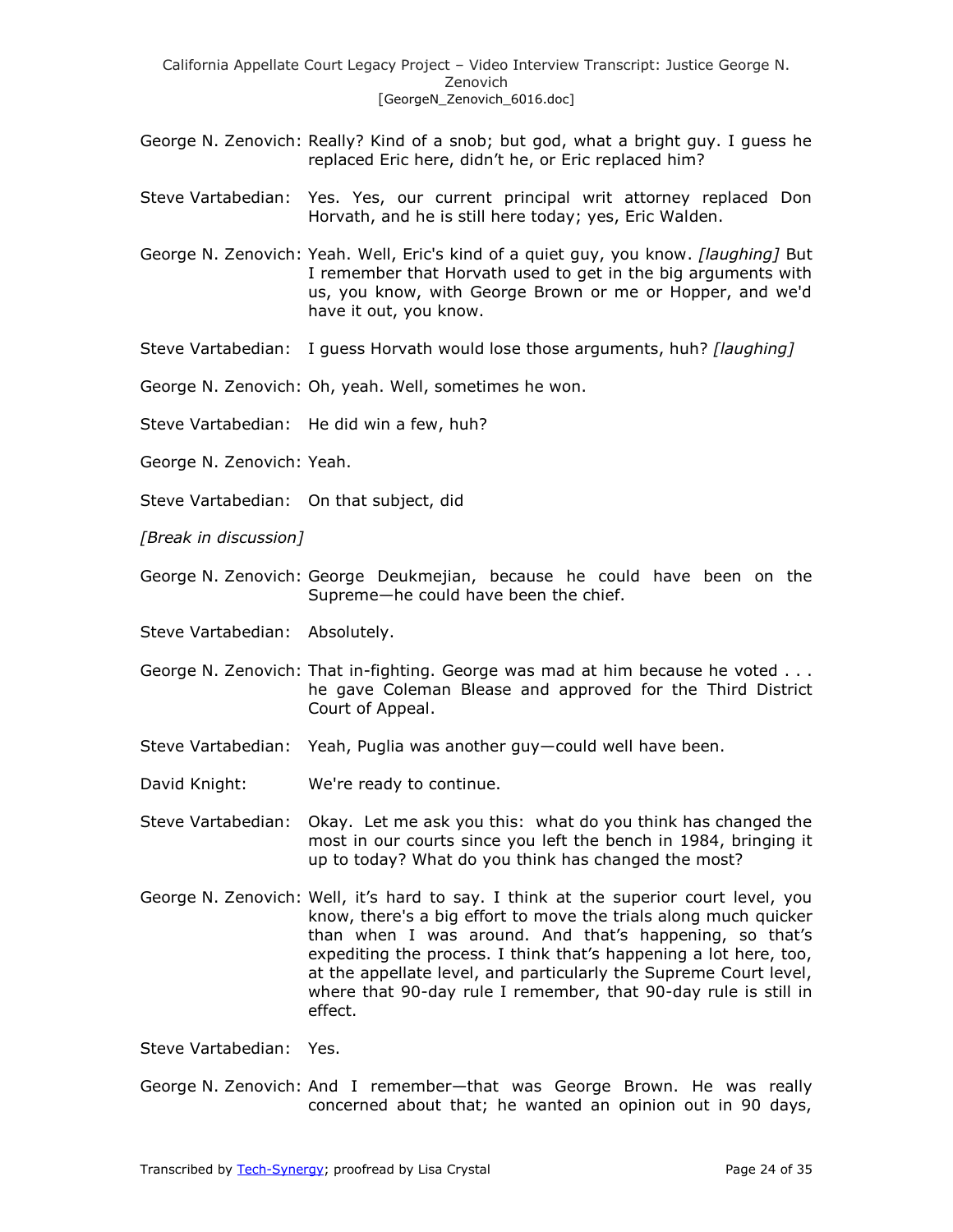> and . . . excuse me, he didn't get mad at you if it wasn't out in 90 days; but he sure let you know he was unhappy. So I think that that's one of the things that the courts, since I've gone, have expedited the process to, you know, give the people what they need and . . . It's due process. You can't keep people waiting too long.

- Steve Vartabedian: Now we're going to step back a little bit and go back to find out a little bit about this person behind this legislative and judicial career. So we're going to take ourselves back to your earlier years and some of your recollections. Here you are, you're a Fresno native. You were born here in 1922, and you spent your formative years attending local schools until your service in the U.S. Army Air Corps, which you've told us a little bit about, in the Pacific theater from 1943 to 1946. Please tell us a little bit about the people and any experiences in those early years you were in Fresno that had a great impact on you.
- George N. Zenovich: Well, Fresno was really a small town in those days, you know. When I went to grammar school here—my goodness, about 30,000 people, 40,000 people. And my father had a restaurant. He was in the restaurant business, and so I used to spend a lot of time in the kitchen washing dishes with my brother. *[laughing]* The two of us would be the principal dishwashers when the dishwasher wouldn't show, you know.

So thinking back about grammar school, there was one teacher that I thought a very significant lady that I had met. Her name was Mrs. Brown, and she had tremendous influence on my life.

# $(01:05:10)$

And then when I went to junior high school I was involved in music, you know. I played the violin as a younger kid, and so I played in the All City Symphony or Orchestra. And a woman that I met there, her name was Googooian, Alice Googooian. She was a lovely lady, musical teacher, taught music at Washington Junior High School and then later at Fresno High School—tremendous influence on my life.

Beyond that, at Fresno State College, many, many people that I touched base with, you know, very significant relationships. I remember when I first came back, you know, we had a ... Fresno State College had engaged and were set to play a football game in Oklahoma. I don't know whether you ever remember this. And there was two black guys on the Fresno State football team: Jack Kelley, who's a retired policeman from Fresno, and a guy named Millard Mitchell. I was student president at the time. This was in 1946, right after the war. And here I'd come back, you know, we were fighting to keep the peace, equality for everybody, and the Oklahoma's Department of Athletics informed the Fresno State Department of Athletics that the two black guys can't play.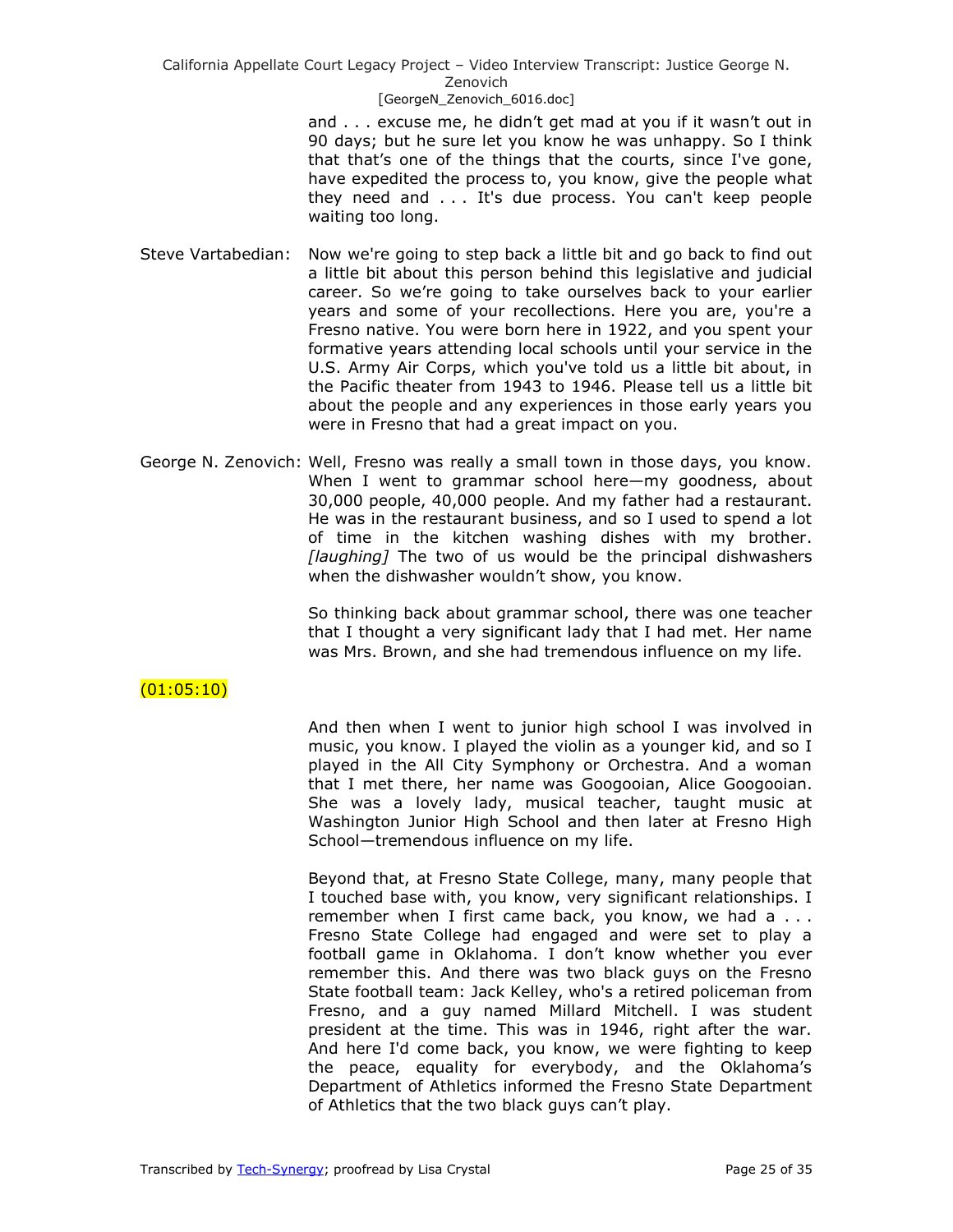So that was really a tremendous thing happening to me, even though before that, when we first went in and this guy Kelley, he and I had been fairly close over the years. We were drafted together and went to Monterey together and our groups—there was about 10 or 12 of us—and after we got to Monterey to Fort Ord, we went to get a beer, and they wouldn't serve us because Jack Kelley was black and with us. I mean, this was in 1943. So you can imagine what was going on in the South at that time, you know, how that was being reacted to. So then come back to 1946, and they won't let Jack Kelley play football in Oklahoma.

So that was a tremendous thing in my life, and I touched base with a lot of people there. I remember I tried to prevail upon the president of that college at that time, a guy named Frank Thomas, I tried to prevail upon him to cancel the game; he wouldn't. And then there was a dean, the dean of men, I forget his name. But in that maneuver, I was student president and I was leading this movement, and we had a lot of support to cancel the games; as a matter of fact, a lot of the students were willing to contribute. There was a \$2,000 forfeiture fine or something if we didn't play the game, and a lot of the students were willing to contribute money to enact the forfeiture clause so that we didn't have to go. But we finally went, and Fresno State really got beat. *[laughing]*

- Steve Vartabedian: What an interesting story. And certainly that demonstrated in early years your leadership and your sense of justice and law.
- George N. Zenovich: Right, right.
- Steve Vartabedian: That's a tremendous story.
- George N. Zenovich: I see Kelley; he's still around.
- Steve Vartabedian: He became a police officer, as I recall.
- George N. Zenovich: Yes.
- Steve Vartabedian: He's quite a man.
- George N. Zenovich: Yeah, I think his son runs the African Museum here in Fresno. So we've, you know, got in a lot of things together.
- Steve Vartabedian: Yes.
- George N. Zenovich: But the real joke was Fort Ord, when the bartender wouldn't serve a beer to us because of a guy with us. *[laughing]*
- Steve Vartabedian: It's amazing, like you say, in the 1940s still dealing with issues that should have been resolved more than 80 years before that.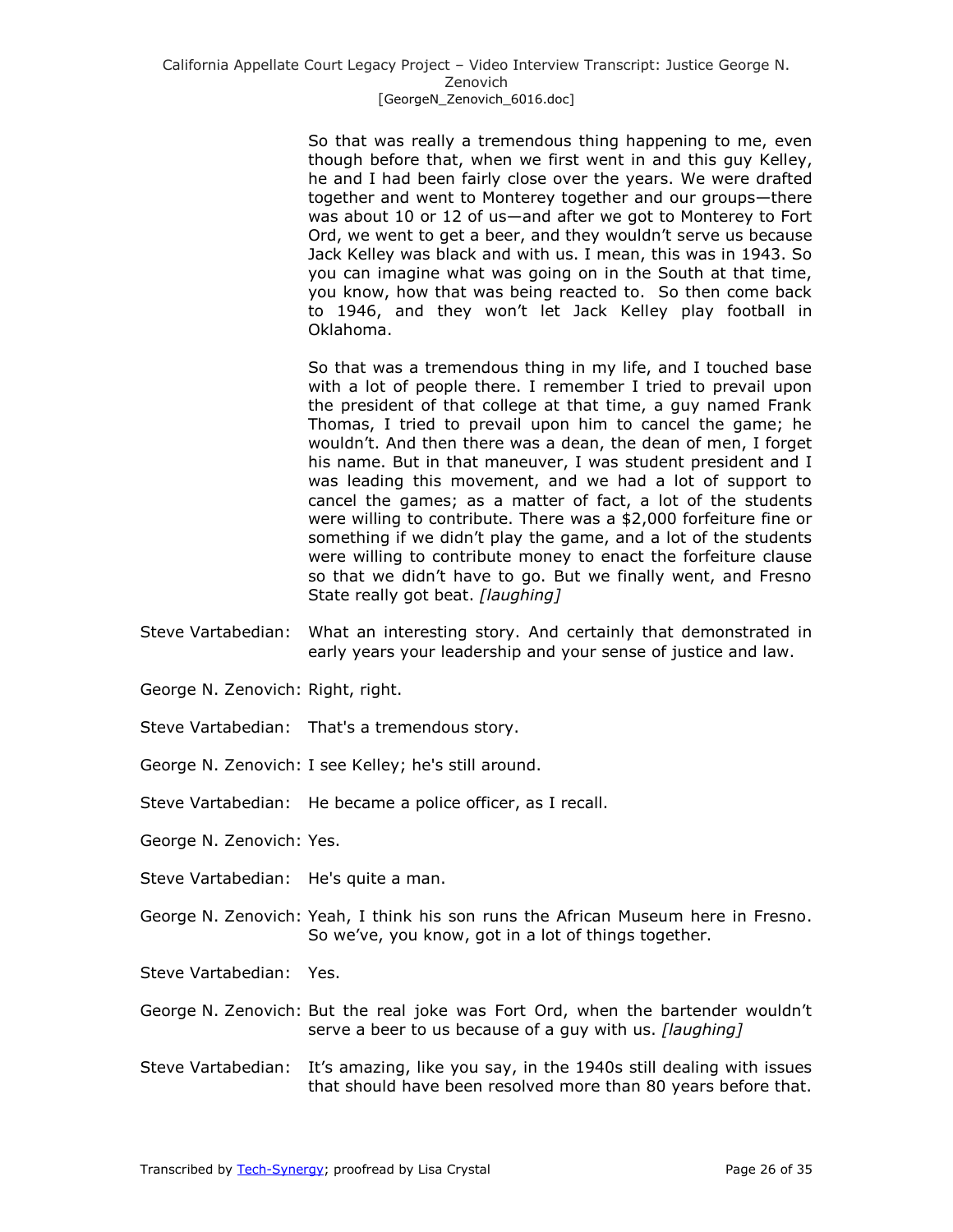George N. Zenovich: Right. There you go.

- Steve Vartabedian: You touched upon something—your violin playing. Because I know as I've read some of your biography there's quite a bit of mention of your musical skill over the years, your musician talents. And I know you played and still play a number of instruments. Could you tell us a little bit about that and how music has impacted your life?
- George N. Zenovich: Well, it's really impacted my life, and from the time that I was first in grammar school, I remember my mother . . . there was a solicitation in the neighborhood. Some guy came into town and wanted to teach violin to kids for X number of dollars for X number of lessons. That's how I started.

# $(01:10:00)$

So I started on the violin, and that was in the sixth or seventh grade; and then wherever I found myself in an educational level, I always joined the orchestra, which is very important to me, very important to me. And I was a concert master of the Fresno High School Orchestra when I was there then.

And then there was a fellow by the name of Shuck, Lionel Shuck, who was the one of the top people in the music area under the Fresno Unified School District, and he created an All City Symphony. So it was very interesting. Kids from every high school in town back in those days that had any talent would audition for this symphony, and I wound up on that symphony. I didn't wind up as a concert master; I was assistant concert master. But then I remember some students from Edison, some students from Roosevelt, you know, from other schools. I don't think . . . What's the name of this new high school out here? Bullard wasn't even in existence.

So it's been a part of my life, and I think that it's had a lot to do with my makeup and my thinking capacities. I remember . . . I don't remember the precise philosophy of Shuck; but he always used to say, "You need to know something about music, because music involves counting, you know, and it'll help you with your math." [laughing] It was very interesting, this guy, you know, how he made music a part of your life as a student to augment whatever you were thinking about doing.

Then when I went to Fresno State College, there was a man out there, Dr. Berdahl, who was the head of the music department, and he wanted me in the symphony; but he didn't want me as a violinist. He looked at my hands and he said, "You've got big hands, George. Those are viola hands and viola fingers." And he said, "You've got to play viola with us, because we need some more violas; we've got lots of violins." So that's what happened. I started playing the viola, a lovely instrument.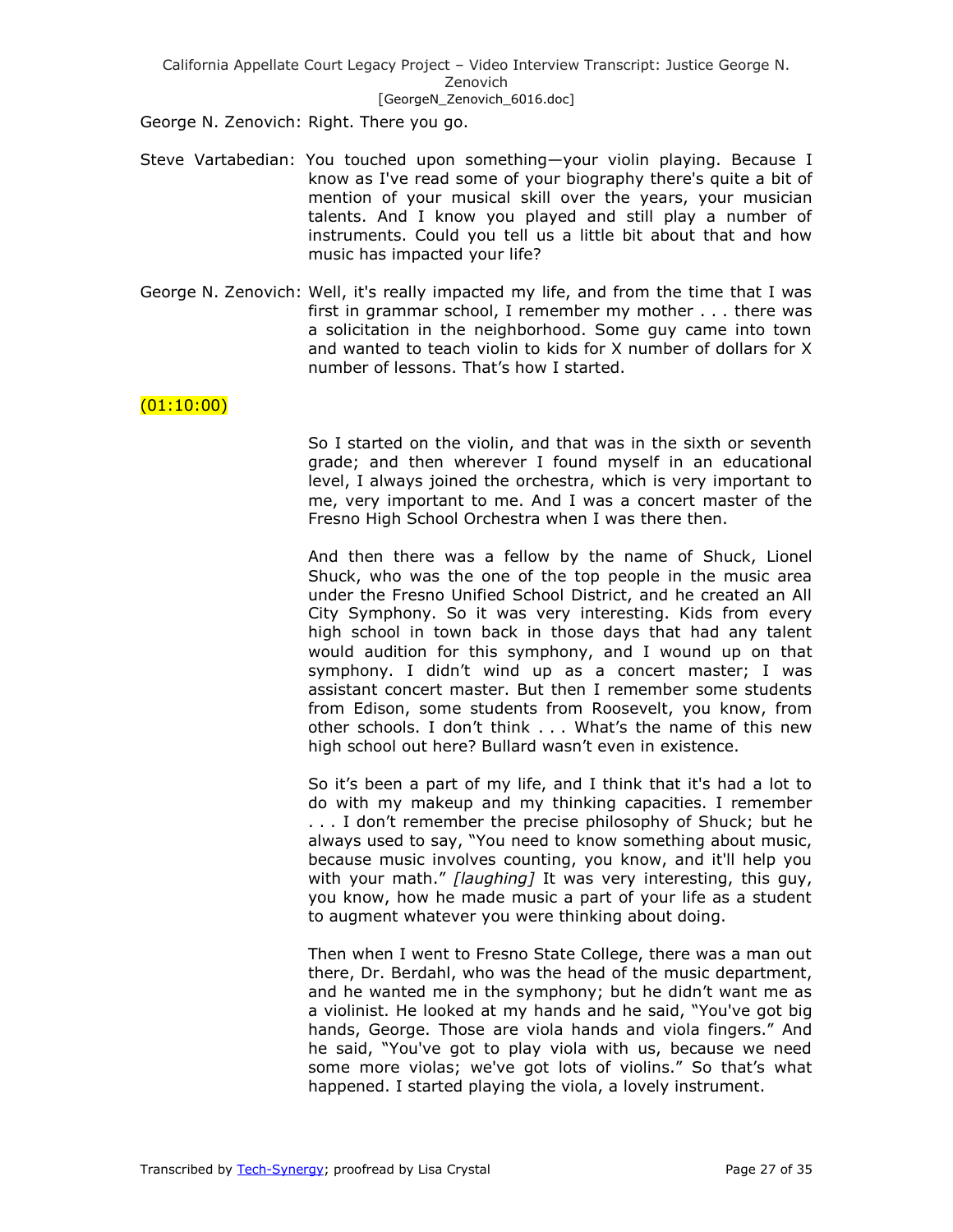### [GeorgeN Zenovich 6016.doc]

And at the same time I got involved with the string bass, which really sustained me in my later years in law school, because I'm a life member of Local 47 in Los Angeles. When I went to Southwestern down there, I joined Local 47. And, you know, I remember the guy that I was living with in those days. He was a student with me; he's a lawyer in Oakland now. And I remember he was pumping gas on the weekends at a Standard station there in Los Angeles for, just for the sake of the comparison, say \$10 a weekend; and as a musician and a member of the local musicians union in Los Angeles, I was working the weekend for \$20. *[laughing]*

- Steve Vartabedian: Good money in those days, huh?
- George N. Zenovich: Yeah, yeah.
- Steve Vartabedian: So you've told us, you know, that you did attend Southwestern University Law School after you returned home from the war and finished your degree at Fresno State. What most influenced your decision to study law?
- George N. Zenovich: I guess my dad. I really didn't know what I wanted to do. I think basically I wanted to be a musician. I think that was my underlying desire.
- Steve Vartabedian: What did your dad have to say to that?
- George N. Zenovich: He didn't like that, he didn't like that. Coming from Europe, you know, musicians, gypsies . . . *[laughing]* Unless you're a classical musician, I guess. So he didn't like that. And who knows, maybe things would have been much different. So that's how I decided to go into the law, and here I am.
- Steve Vartabedian: Maybe some of those experiences at Fresno State, maybe some of the issues of justice and equality—that might have had an influence.

George N. Zenovich: Yeah.

- Steve Vartabedian: I understand you had some very interesting travels not long after you graduated from law school and passed the bar. Could you share some of those experiences with us?
- George N. Zenovich: Yeah, well, when I came back, after I passed the bar, you know, the usual thing here in Fresno at that time was to go to work for the DA. *[laughing]* But I came back when the DA . . . there was a big campaign, and I supported the wrong guy. I supported a guy named Stanton Levy, and the DA at that time was Clarke Savory, you know.

# (01:15:06)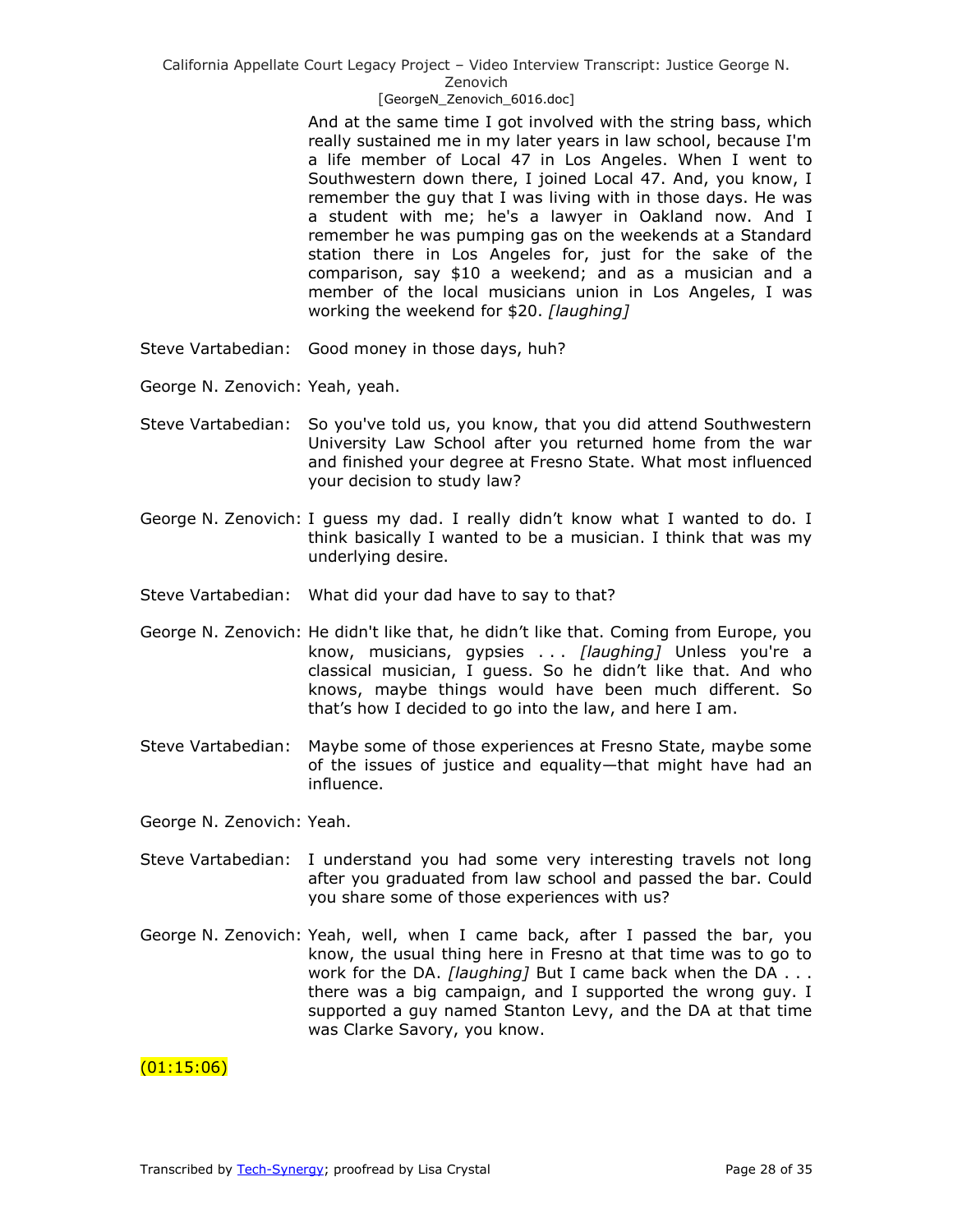# [GeorgeN Zenovich 6016.doc]

So when I went to see Clarke about a job, he says, "No, you were with the wrong guy." [laughing] I mean, that was a good experience for me. It turned me on, you know? It gave me some idea of when you take a position politically like that what the consequences are going to be. So then I wound up in a solo practice.

Now, what was your question again?

- Steve Vartabedian: I was just asking you, I know when you came back to Fresno you decided to do a little traveling before you got deeply into the practice of law.
- George N. Zenovich: Oh, yeah. So anyway, I was around for a couple of years, and I saw at that time none of these attorneys were ever going anywhere on vacation. They were working around the clock. You know, I remember a guy named Gasper Magarian. I mean, I used to follow Gasper around because he was a probate expert. That guy worked 24/7 then, you know. So I said, My god, before I really get involved in this . . . And we would look at what these other guys, these other guys are not going anywhere, not even going to Vegas, let alone L.A. or San Francisco or Europe. So I decided to save up some money and go to Europe and see . . . go to Yugoslavia where my people came from and sort of visit my family and the heritage and see where I came from, you know.
- Steve Vartabedian: I guess this was during 1953, 1954, during that time.
- George N. Zenovich: Yeah.
- Steve Vartabedian: I understand that your travels took you to The Hague, that you spent a little time there as well.
- George N. Zenovich: Yeah, right. It was a very interesting trip. I went on a . . . it was a Greek steamship with a German crew, and the first stop was in Ireland, at Cobh, Ireland. And that's when I remember I met a Catholic priest on the ship, and he talked me into getting off the boat. I was going to go to Bremerhaven and then take the train from Bremerhaven to Montenegro, Yugoslavia, where my aunt was waiting for me. She waited for me all summer.

But I got off with this priest in Cobh and then stayed in Ireland, kissed the Blarney Stone *[laughing],* and then went on to England. And in England I met a refugee from Yugoslavia who was sort of a third cousin or something who was there with his family. And he said, "Well, while you're here, why don't you try to go to school here?" And I said, "Well, I don't know whether I can do that. I don't have the money." He said, "You don't need any money." And then he said something about The Hague. And so that's when I began making inquiries, and I went to The Hague. And that was an interesting summer at The Hague.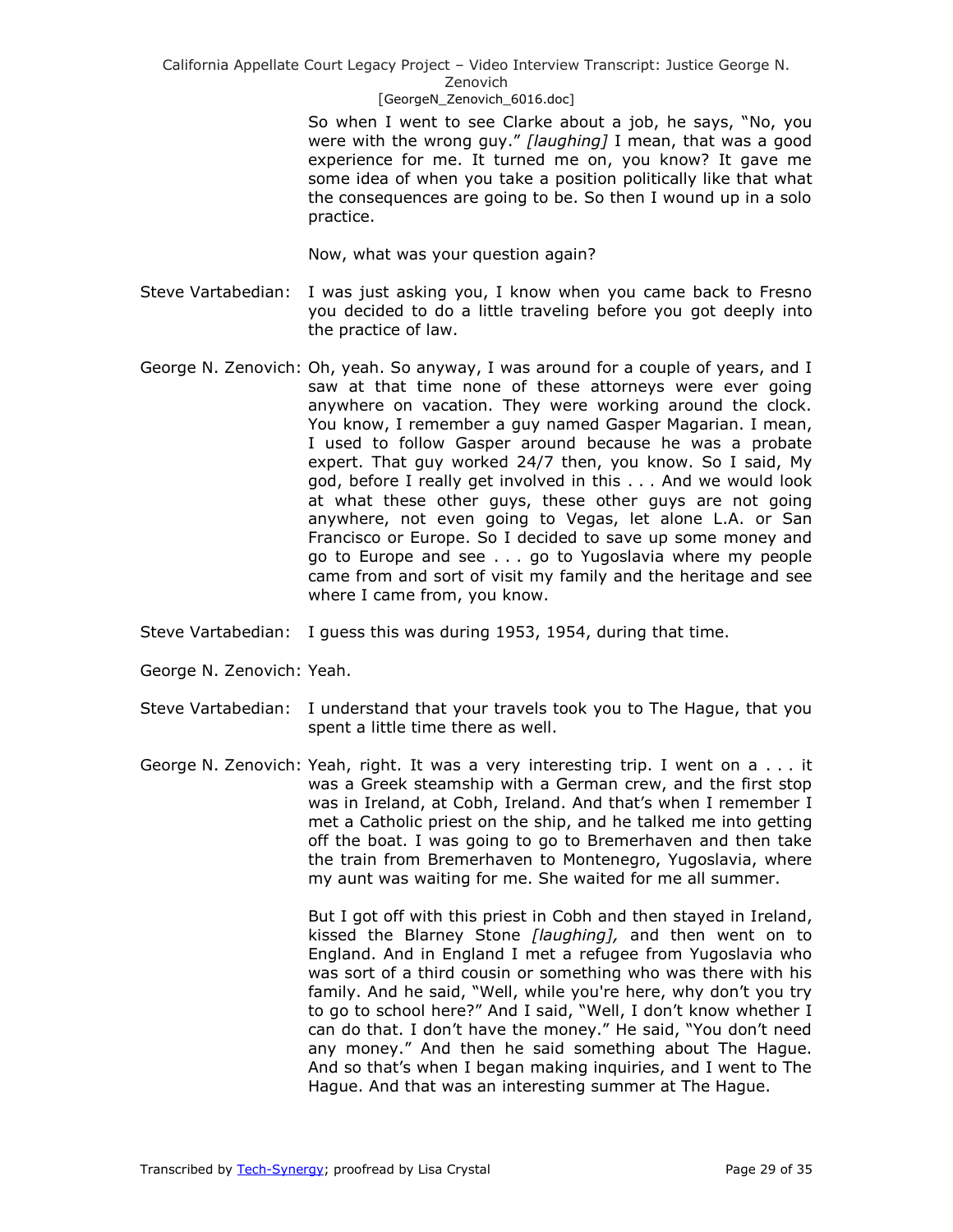Steve Vartabedian: At the International Academy of Law there.

- George N. Zenovich: The International Academy of Law. And then at the end of the summer I found my way down to Yugoslavia. And my aunt gave up hope; she thought I was never going to make it.
- Steve Vartabedian: She thought you would never make it there; but once you did make it there, I understand you met a young lady there.
- George N. Zenovich: Right.

Steve Vartabedian: Could you tell us some more about her?

- George N. Zenovich: I met a young law . . . She had just graduated from law school at the University of Sarajevo; and we met on the beach, and that's how it all started.
- Steve Vartabedian: She is now Mrs. Zenovich, is that correct?
- George N. Zenovich: Yeah, right.
- Steve Vartabedian: And she has been for?
- George N. Zenovich: Fifty-some years.
- Steve Vartabedian: Okay. *[laughing]* More than 50, anyway.
- George N. Zenovich: More than 50; 50-plus.
- Steve Vartabedian: You are rightfully proud of your Serbian heritage.
- George N. Zenovich: Yeah.
- Steve Vartabedian: How has this affected your life?
- George N. Zenovich: Well, it's been good for me, because it gave me a chance to look into the history of the Serbs and what they had done and the contributions that they made over the years in Serbia and in Yugoslavia.

By the way, I did get to meet Tito, you know, the president of Yugoslavia. I was on a couple of delegations. And it's had a tremendous impact, because frankly I couldn't . . . My first language was Serbian; people called it Serbo-Croatian at the time. When I first went to enroll in grammar school I couldn't speak English but just a very a little bit, and my principal language was Serbian; so I had to change that. So it's had a big influence on my life.

# $(01:19:56)$

Steve Vartabedian: After all those travels, it was time to get back to the practice of law.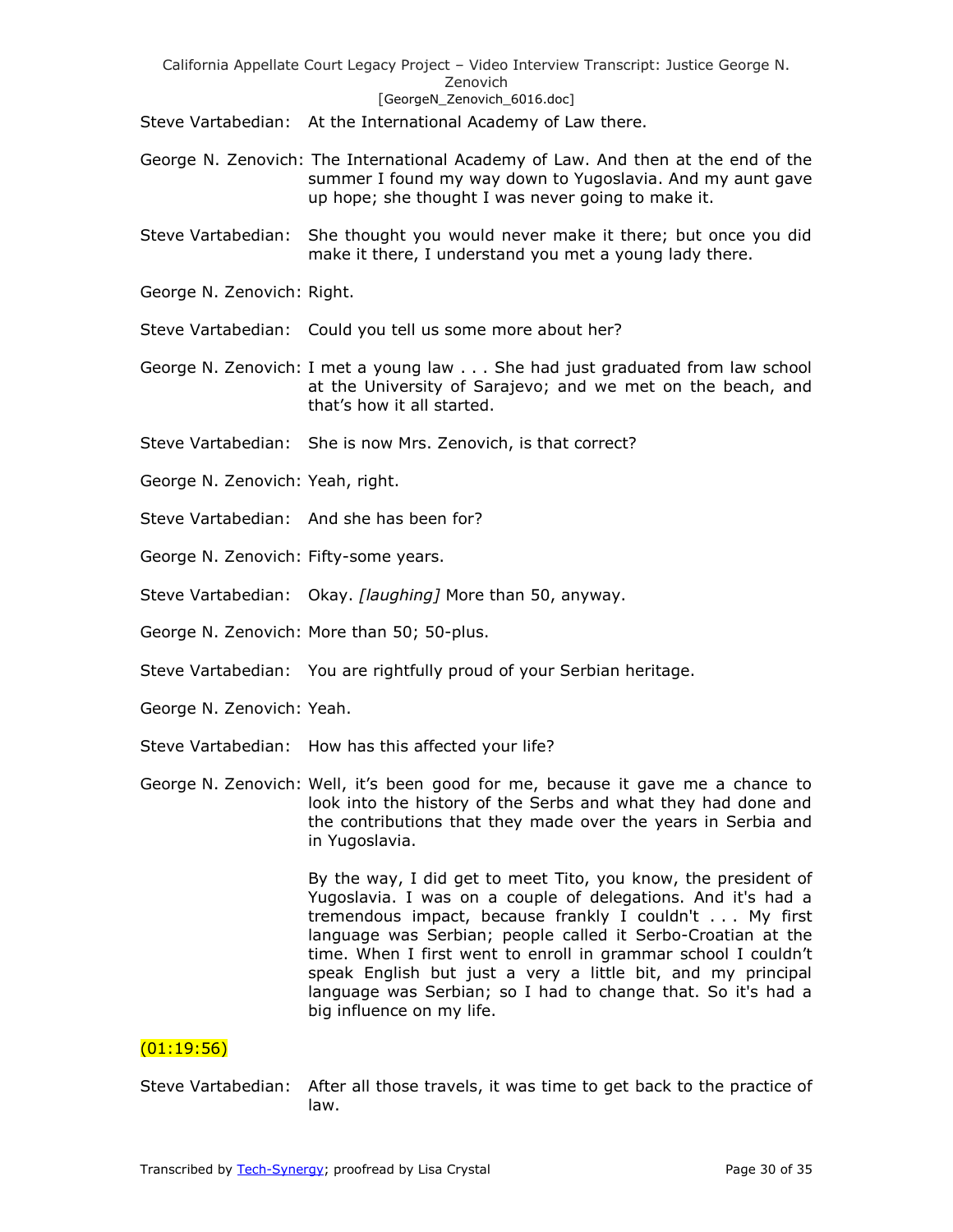George N. Zenovich: Time to get back to work.

Steve Vartabedian: Time to get down to business.

- George N. Zenovich: Yeah.
- Steve Vartabedian: Tell us a little bit about your law practice, what it was like.
- George N. Zenovich: Well, when I first came back, like I told you, I tried to get a job with Clarke Savory, and he turned me down; so then it was just a question of doing something on my own. And that's what I did. I opened up shop on my own in a Security Pacific building. And in those days there was no public defender, so the judges used to hire the younger attorneys, guys right out of law school. I think it was \$25 for a plea and \$50 a day for trying cases. So I, you know, worked on that.

And then I got involved with a young developer here in Fresno. His name was Allamprese, and he really developed the whole north end before anybody else. He was a good friend of Max Hayden. You remember Max Hayden?

- Steve Vartabedian: Yes, the attorney here.
- George N. Zenovich: And he got me involved in setting up these special districts, like water districts and street districts and lighting districts. There was a lighting-district issue that I read about in the *Bee* the other day—that people don't want to pay the fee anymore.
- Steve Vartabedian: The Fresno area.
- George N. Zenovich: Yeah. I formed that lighting district back in 1962. They didn't call me and ask me what I thought about paying the fee. It was all about . . . I formed it. It was one of the first lighting districts in the state of California. And I remember it was very interesting because John Bonadelle was a developer and he had a guy working with him named Ed Kashian, and together we walked the beat to get people to sign to form this lighting district. And I was surprised when I picked up the *Bee* and it said they wouldn't pay \$17 a year to keep the lights on. *[laughing]*
- Steve Vartabedian: Isn't that something.
- George N. Zenovich: So that took me to another area. So I began developing some real estate law, and just a general practice. Whatever came in, if I thought I could handle it, I would handle it; and then that gave me some insight, among others, attorneys in town, one of which was Bob Sears. As a matter of fact, the guest-statute case was a case that went to Bob Sears first. So I got a lot of referrals in those days, and Bob sent me that case.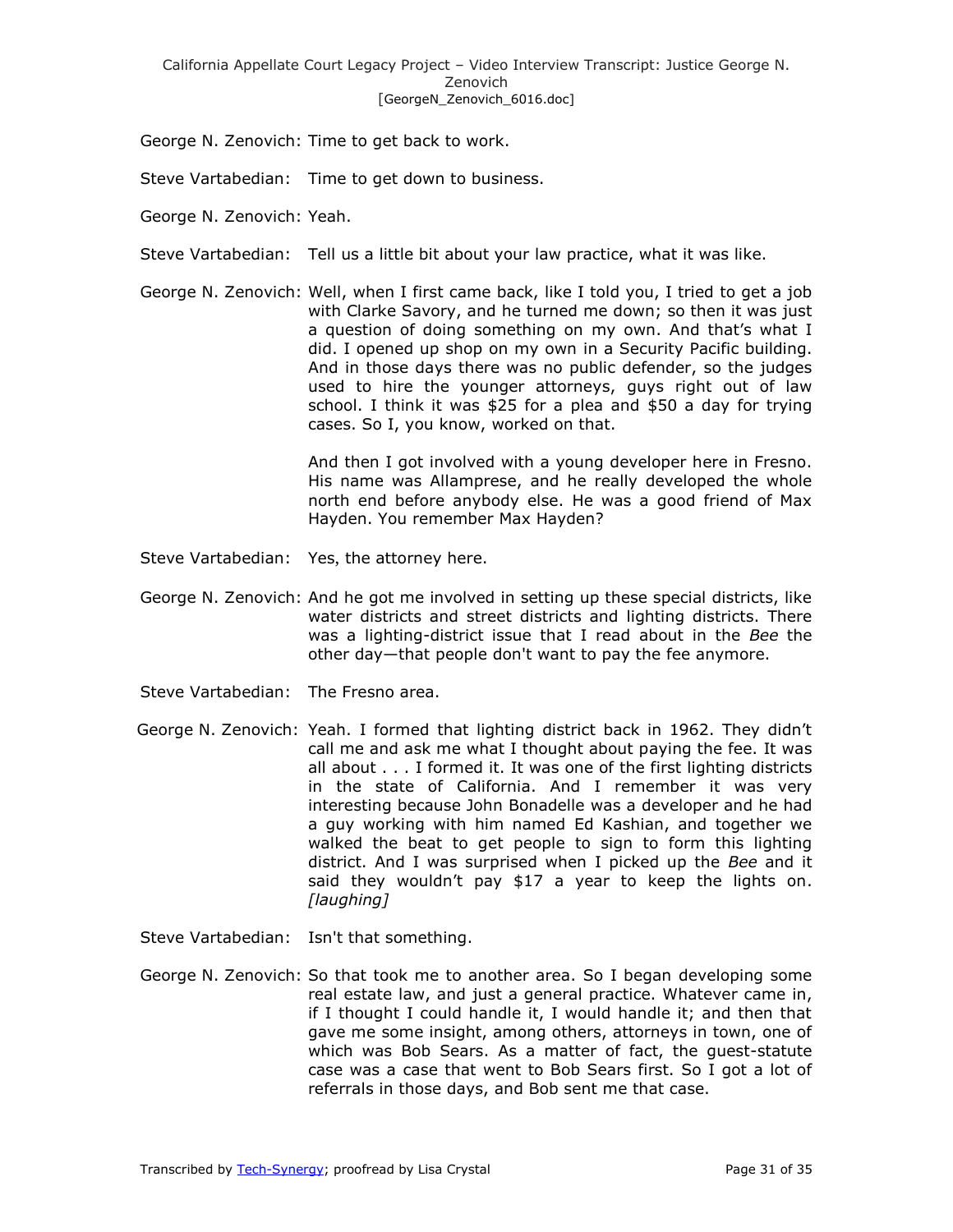> So I had a mix, you know: some personal injury, a little bit of probate, a little bit of land development, and a little bit of criminal law at \$25 a plea. *[laughing]*

- Steve Vartabedian: I think you've already largely told us about how your early practice affected your life as a jurist. Any other comments you want to make about that? Any impressions other than we've talked about the guest statute, the former guest statute? Anything else that left you quite an impression, that affected your life as a jurist?
- George N. Zenovich: Consumer issues. I think that was the most significant. I used to have people walk in, you know, and explain situations to me that were deplorable, consumer situations. So that's one of the reasons I got involved in handling those kinds of cases, and that's one of reasons that I was involved in Sacramento on consumer legislation. That very much so, and I used to . . . You know, I didn't like the criminal law; but I was fairly good before a jury, and even though in my heart I knew he was guilty, I could make a good pitch before a jury. And many times the defendant walked, but never telling me that he really did it or she really did it.
- Steve Vartabedian: I think a lot of criminal lawyers have that situation before them.

But let's talk a little bit about the differences practicing law in the '50s and the '60s. Other than the fact you might only get \$20 or \$25 for a criminal-law representation, an appointment case, anything else during the '50s and '60s really different when compared with today? I guess other than the size and the volume. Can you talk about that?

George N. Zenovich: Well, that's a big difference, the size and volume, you know, and new people. I tend to read the obituaries every day. *[laughing]* So many of my friends have left, you know, and I'm wondering when it's going to happen.

# (01:25:02)

- Steve Vartabedian: Do you think things are any less collegial today? I mean, more people really knew each other then and less so today, more depersonalized today.
- George N. Zenovich: I think it's more depersonalized today. People really knew each other in those days and did a lot of things together, and they weren't that antagonistic.

And I think maybe the international situations have something to do with this. Who knows what any person might be thinking about at any given time during the day, you know, in connection with what is happening then to him or to her. I think this international situation has really, really affected people who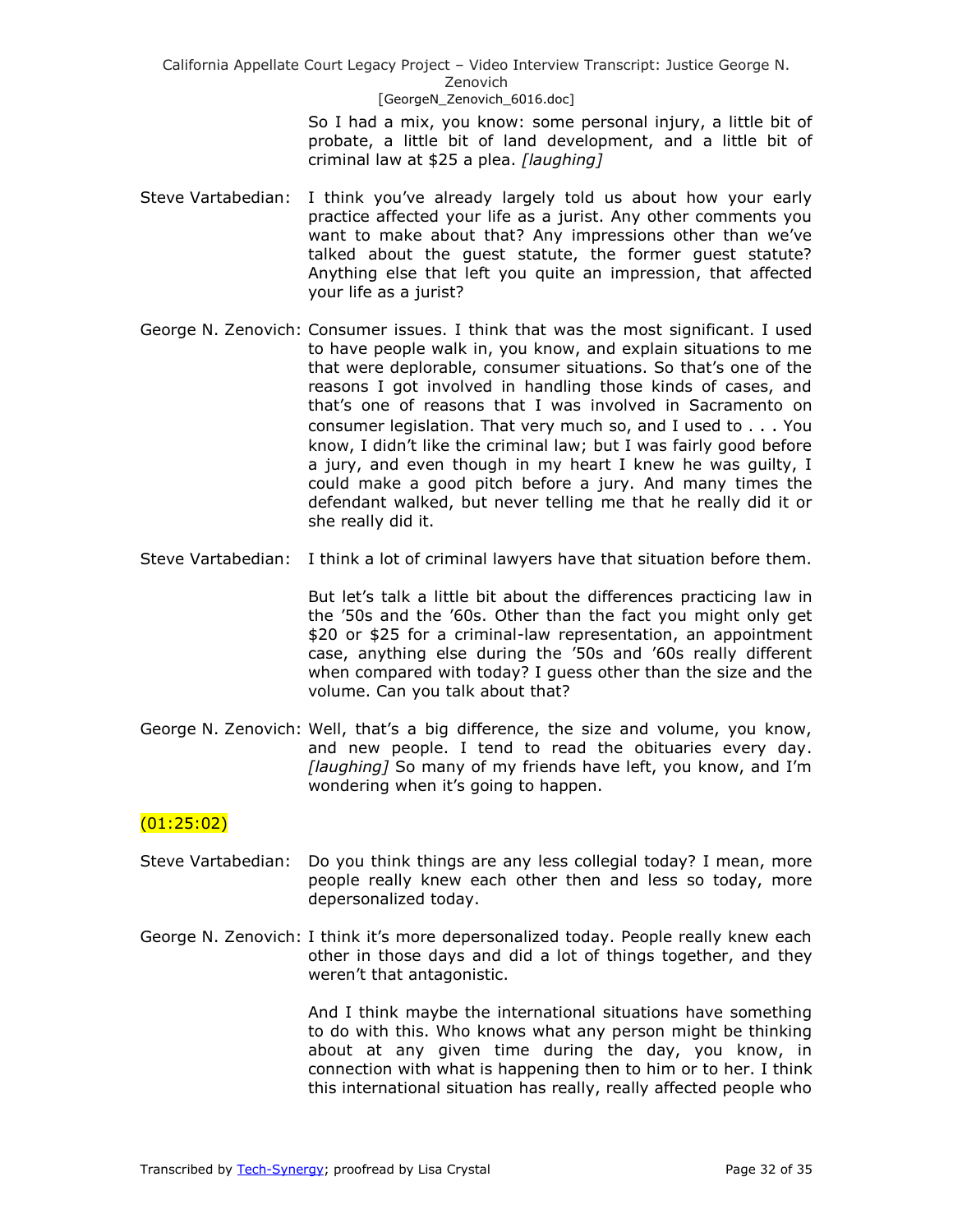> think about life; and once that happens, then that takes away, you know, the cooperation and the congenial feelings.

- Steve Vartabedian: Let's go a little bit fast-forward. We were talking here in the '60s. Let's take you to the time that you're retiring from the bench. It's 1984, and actually you hardly retired at all, it seems to me. You resumed your law practice.
- George N. Zenovich: Yeah.
- Steve Vartabedian: And you did a business called government advocation.
- George N. Zenovich: Yeah.
- Steve Vartabedian: Tell us about your work and any other activities that you might want to share from those post-bench days.
- George N. Zenovich: Well, that's what eventually happened. I started to . . . I was a lobbyist. After I finished that, I went up to Sacramento and had several different clients that I represented. And that's what I did. I was representing these folks before the Legislature, and it was good for me. I mean, it helped pay the bills and a little more, you know. And the fact that I was an ex-Legislator did help. And the fact that I was a former member of the court did help. So I decided that I would, you know, try to handle this as best I could, and I did. And I worked for several different firms. People used to tell me that I should open my own firm. I never felt that I was going to spend that much time up there, you know—for a long time in years—so that's why I never really opened my own firm.
- Steve Vartabedian: I know that your family is and has been very important to you, and we've talked about how you met your wife of 51 years, Vera. Tell us a little bit about her. And you already told us about her having a legal background. Tell us about—
- George N. Zenovich: Yeah. She should have been a lawyer. Yeah, I'm very sorry that I never . . . I should have made her go to law school here, because, you know, she would have been a great lawyer; she's a great cross-examiner and—
- Steve Vartabedian: She never cross-examined you, did she? *[laughing]*
- George N. Zenovich: No. *[laughing]*
- Steve Vartabedian: Tell us a little bit also about your daughters.
- George N. Zenovich: Well, one of my daughters works for the Screenwriters Guild in Los Angeles. They both went to USC. The other one is an independent movie producer, and she does a lot of work with . . . Oh, god, I'm running out of gas here. Can we just stop for a minute?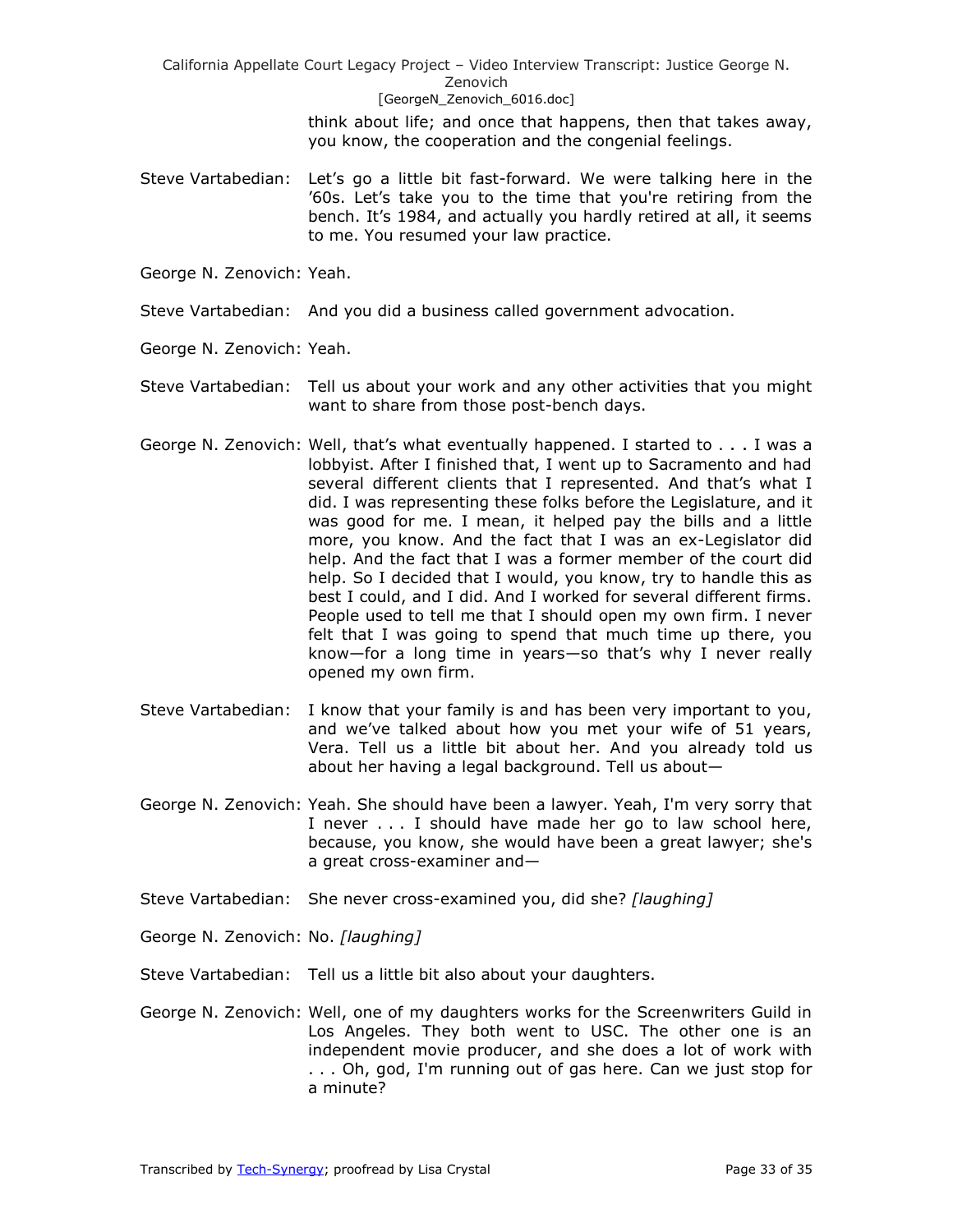*[Break in discussion]*

- George N. Zenovich: Yeah, Marina is a documentary filmmaker, and she's doing one right now on . . . What was his name? I told you, the Frenchman, the movie director?
- Steve Vartabedian: I think you're thinking of Roman Polanski.
- George N. Zenovich: Roman Polanski, right? So she's had some success doing this, and she's married to a writer from London, England. So she has an interesting life between Los Angeles and New York and London. So the kids are, you know, doing okay; and well, that's it.
- Steve Vartabedian: I imagine you're very proud of your daughters, for sure.
- George N. Zenovich: Yeah.
- Steve Vartabedian: Are there any words of advice that you would have for any new lawyers, judges, or lawmakers?
- George N. Zenovich: Well, new lawyers. I remember when I first started in the Legislature, I was advised to listen and not talk. *[laughing]* So I think this is important. If you're going to be a lawyer, a new lawyer, you should make an effort to listen to what others are saying and what others are doing and then eventually speak up.

 $(01:30:20)$ 

Same thing in the Legislature. I think it's important to understand the issues that you're confronted with, and you've got to be a good listener to understand all of that.

For a judge, things for a judge: In my opinion, a good background on life, I think, is very, very, very important. And I'll go back to telling you about how important I think it is to being a member of the Legislature. I think as a lawyer, you know, you're interested . . . I mean, everything is a specialty nowadays. So say you become a personal trial injury lawyer. Well, that's it; that's all you're ever going to know. Your outlook on things is going to be limited. So I think for a judge, you've got to have diversification. One part of that diversification, I think, would be to be a member of the Legislature before coming on the bench, or a member of some kind of a group with exposure to various things. It's very important.

- Steve Vartabedian: What would you most like the legal community and the general public to remember about you?
- George N. Zenovich: Oh, boy, Steve, I don't know. Well, that George was a fair guy, a decent guy, and a judicious guy. Somebody said to me the other day, "You're a peacemaker, Zeno," so maybe that's what